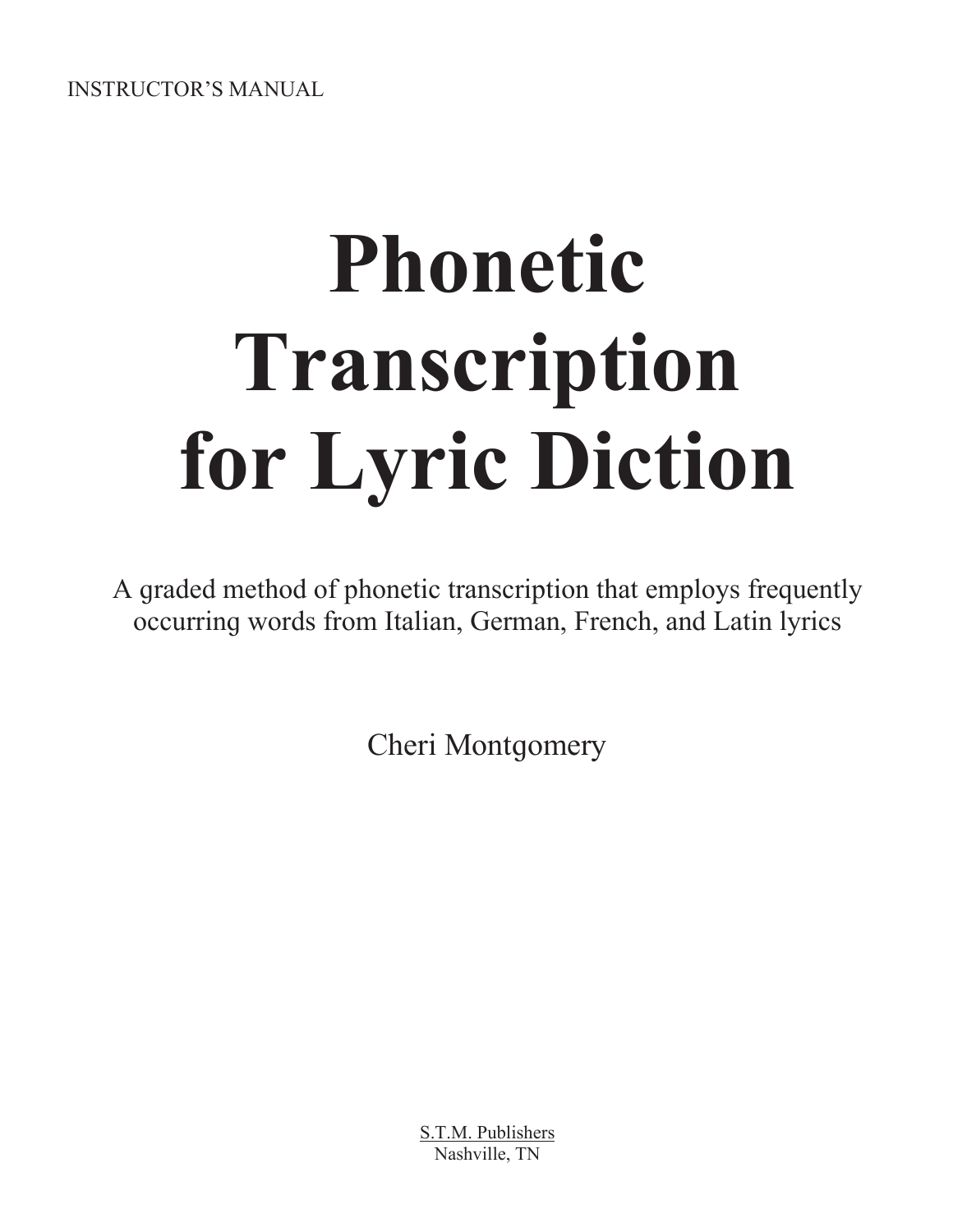#### PREFACE

*Phonetic Transcription for Lyric Diction* offers an efficient approach to the study of Italian, German, French, and Latin transcription. It is second in a twopart series. *Phonetic Readings for Lyric Diction* is the introductory text. To gether, these workbooks address enunciation and transcription respectively. Enunciation of the English, Italian, German, French, and Latin languages is established in part one so that students are adequately prepared for the rigorous approach to transcription provided in part two.

The word lists in this text were generated from the lyrics of more than 5,000 art songs. Lyric words were organized in order of frequency of occurrence and categorized according to Italian, German, French, and Latin speech sounds as defined by the International Phonetic Alphabet. Worksheets were created from the word lists and arranged according to a strategic order of rules. This design streamlines the approach to teaching lyric diction and allows the instructor to cover Italian, German, French, and Latin transcription in a 15 week course.

Each unit highlights a specified set of symbols by providing rules for transcription, a group assignment, and 12 individually assigned word lists. Units progress in cumulative order culminating with exercises that allow students to transcribe and enunciate phrases from art song lyrics and Liturgical Latin texts. A study of articulatory phonetics is included with consonant and vowel charts for student application and definition of terms. Comprehensive exams and review of rules are provided for each lanquaqe.

I invite the reader to see the appendix of *Exploring Art Song Lyrics,* published by Oxford University Press, for a comparative analysis of my method of transcription.

This text would not be possible without generous help from many individuals. I wish to thank Dr. Corradina Caporello, Professor of Italian diction at the Juilliard School, for her excellent quidance. She finalized the rules for enunciation and transcription in the *Italian Lyric Diction Workbook* which were aqain applied in the Italian portions of this book. Dr. Daniel Solomon, professor of Classical Studies at Vanderbilt University, is the Latin and Italian lanquage and translation editor. Sarah Köllner, editor of the *Athenäum* -*Jahrbuch der Friedrich Schlegel-Gesellschaft*, is the German text and translation editor. Cecile Moreau is the French language and translation editor. Their expertise is much appreciated.

The *Lyric Diction Workbook Series* was created to make the lyric languages accessible to singers. Familiarity is gained as numerous words are encountered. The series was designed to make grading easier for instructors. Accurate transcription and proficiency of memorized rules is assessed through in-class enunciation. *Phonetic Readings for Lyric Diction* and *Phonetic Transcription for Lyric Diction* are intended for the two semester study. Together, they introduce students to the lyric languages through transcription and enunciation of a rich vocabulary.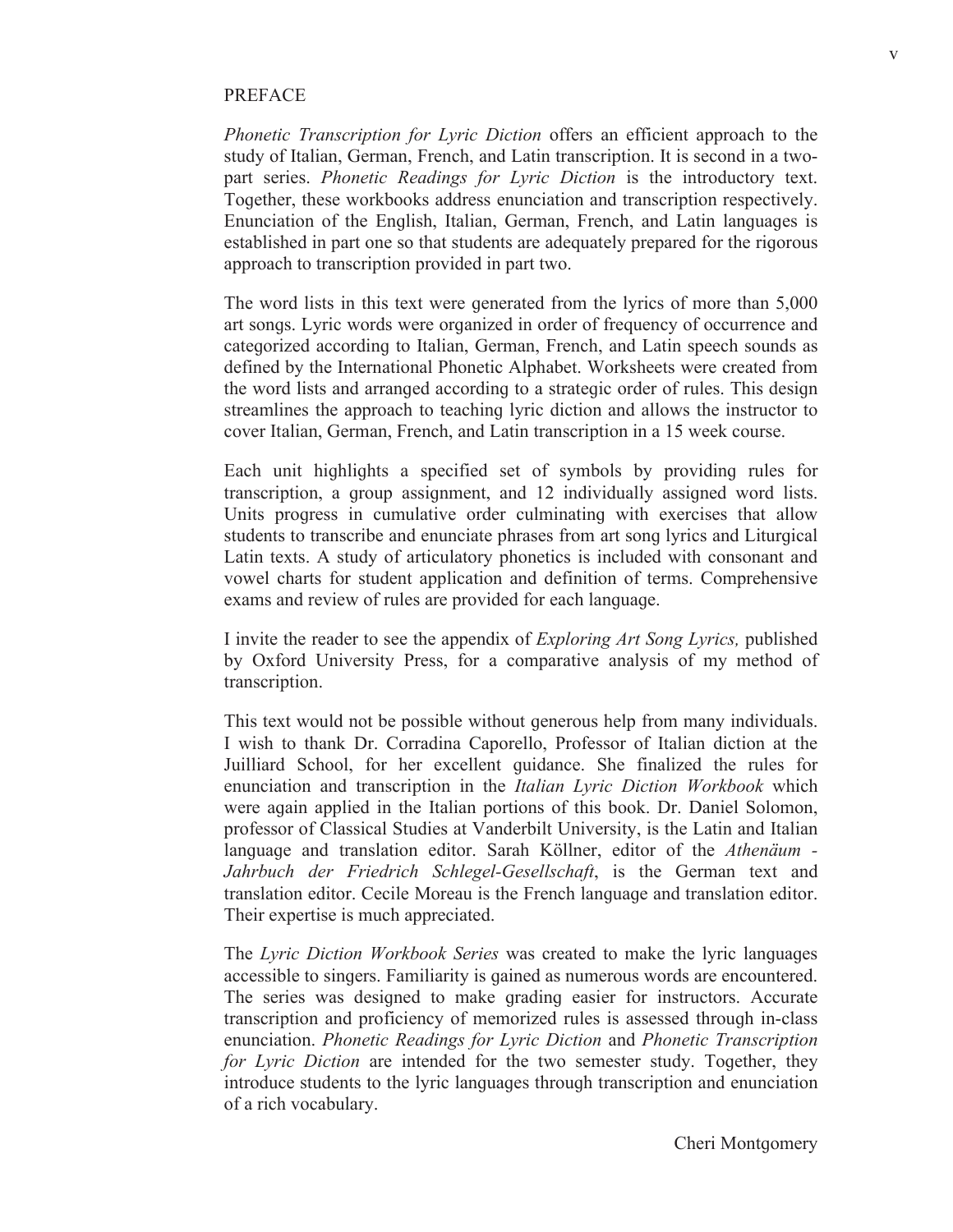# TABLE OF CONTENTS

| Unit | <b>Topics</b>                                           | Section                                                                                                                  | Page                                                   |
|------|---------------------------------------------------------|--------------------------------------------------------------------------------------------------------------------------|--------------------------------------------------------|
| 1    | Italian classification of symbols                       | Terms<br>Pronunciation guide<br>Consonant charts<br>Application of rules<br>Vowel charts/Application<br>Answer key       | 2<br>$\overline{3}$<br>6<br>$\overline{7}$<br>8<br>198 |
| 2    | Italian vowels and semivowels                           | Rules for transcription<br>Application of rules<br>Transcription within the phrase<br>Individual exercises<br>Answer key | 10<br>11<br>11<br>12<br>199                            |
| 3    | Italian $s$ , $z$ , and $r$ spellings                   | Rules for transcription<br>Application of rules<br>Transcription within the phrase<br>Individual exercises<br>Answer key | 16<br>17<br>17<br>18<br>201                            |
| 4    | Italian $c$ , $ch$ , $sc$ , and $nc$ spellings          | Rules for transcription<br>Application of rules<br>Transcription within the phrase<br>Individual exercises<br>Answer key | 22<br>22<br>23<br>24<br>202                            |
| 5    | Italian $g$ , $gh$ , $gli$ , and $gn$ spellings         | Rules for transcription<br>Application of rules<br>Transcription within the phrase<br>Individual exercises<br>Answer key | 28<br>28<br>29<br>30<br>205                            |
| 6    | Accent marks, vowel length,<br>gu, qu, and ng spellings | Rules for transcription<br>Application of rules<br>Transcription within the phrase<br>Individual exercises<br>Answer key | 34<br>35<br>35<br>36<br>206                            |
|      | Italian Comprehensive Exam                              |                                                                                                                          | 39                                                     |
| 7    | German classification of symbols                        | Terms<br>Pronunciation guide<br>Consonant charts<br>Application of rules<br>Vowel charts/Application<br>Answer key       | 42<br>43<br>46<br>47<br>48<br>211                      |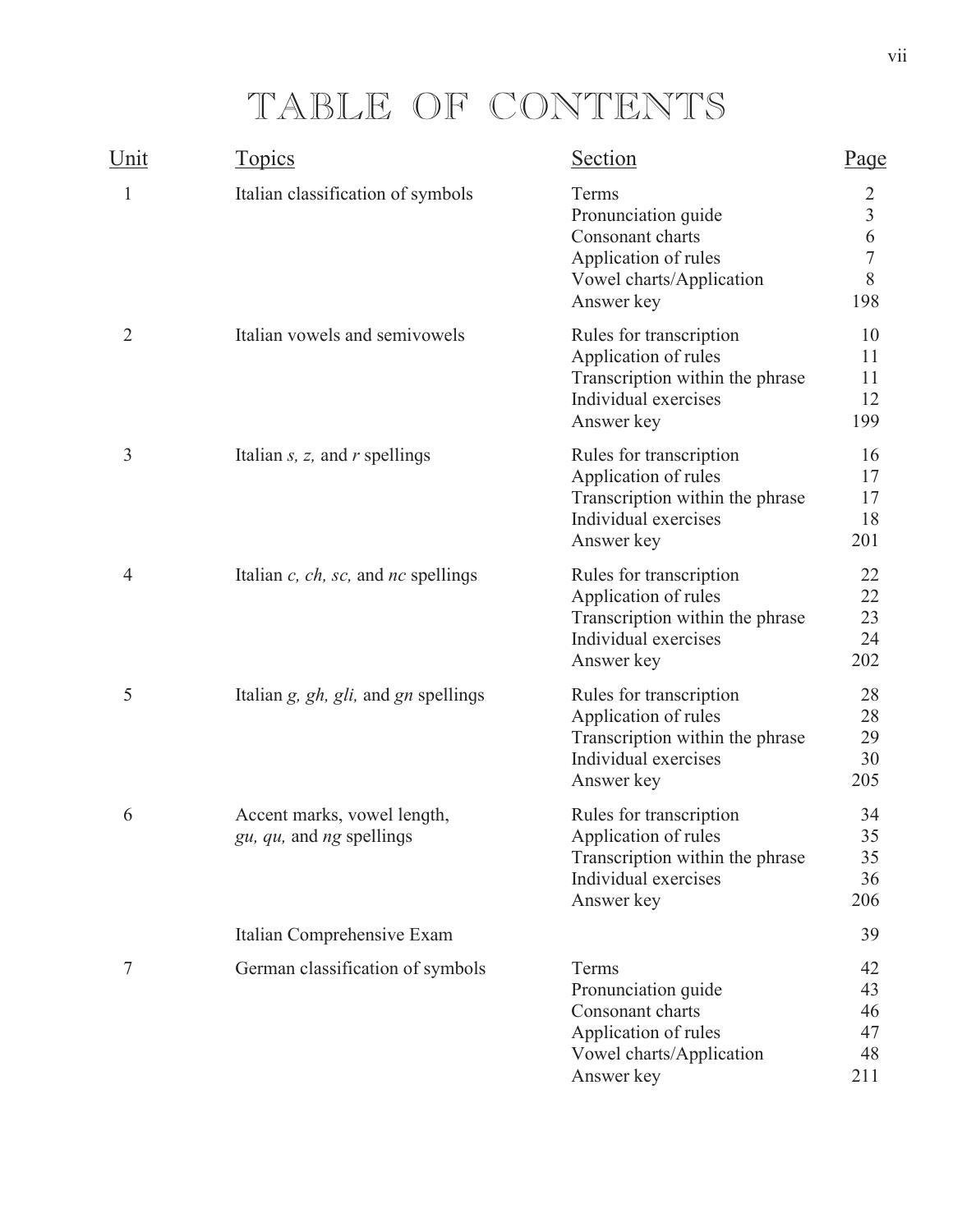viii

| Unit | Topics                                                         | Section                                                                                                                  | Page                              |
|------|----------------------------------------------------------------|--------------------------------------------------------------------------------------------------------------------------|-----------------------------------|
| 8    | German front vowels, double consonants,<br>r, h, w             | Rules for transcription<br>Application of rules<br>Transcription within the phrase<br>Individual exercises<br>Answer key | 50<br>51<br>51<br>52<br>211       |
| 9    | German back vowels and v                                       | Rules for transcription<br>Application of rules<br>Transcription within the phrase<br>Individual exercises<br>Answer key | 56<br>56<br>57<br>58<br>213       |
| 10   | German mixed vowels, central <i>a</i> , and<br>final $b, d, g$ | Rules for transcription<br>Application of rules<br>Transcription within the phrase<br>Individual exercises<br>Answer key | 62<br>63<br>63<br>64<br>215       |
| 11   | German diphthongs, ich Laut and ach Laut                       | Rules for transcription<br>Application of rules<br>Transcription within the phrase<br>Individual exercises<br>Answer key | 68<br>68<br>69<br>70<br>217       |
| 12   | German consonants $[j], [j], [j],$<br>qu, $s, x, z$            | Rules for transcription<br>Application of rules<br>Transcription within the phrase<br>Individual exercises<br>Answer key | 74<br>75<br>75<br>76<br>219       |
| 13   | German prefixes and suffixes                                   | Rules for transcription<br>Application of rules<br>Individual exercises<br>Exception words<br>Answer key                 | 80<br>81<br>82<br>88<br>221       |
|      | German Comprehensive Exam                                      |                                                                                                                          | 89                                |
| 14   | French classification of symbols                               | Terms<br>Pronunciation guide<br>Consonant charts<br>Application of rules<br>Vowel charts/Application<br>Answer key       | 92<br>93<br>96<br>97<br>98<br>226 |
| 15   | French consonants                                              | Rules for transcription<br>Application of rules<br>Transcription within the phrase<br>Individual exercises<br>Answer key | 100<br>101<br>101<br>102<br>226   |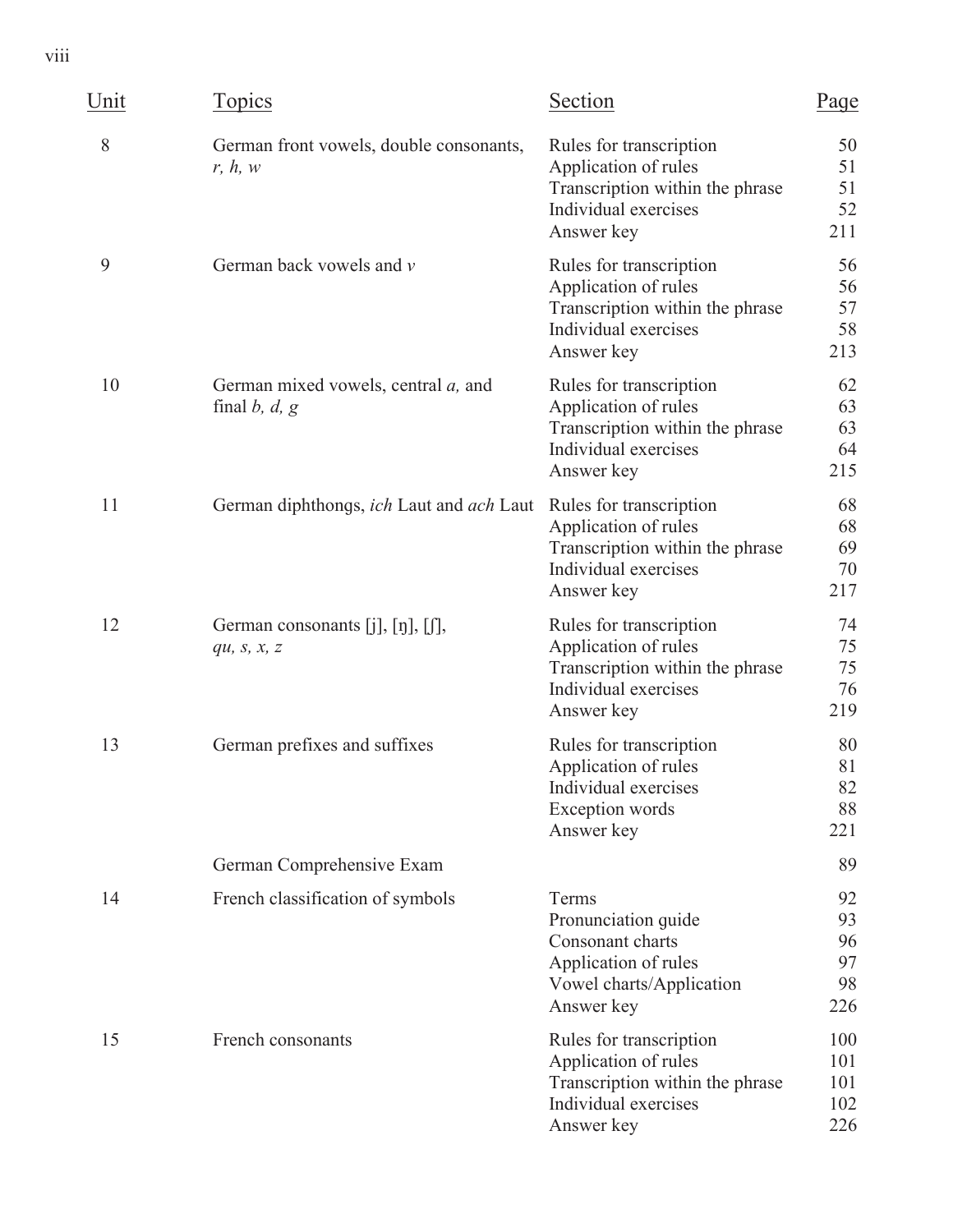| Unit | <b>Topics</b>                                                          | Section                                                                                                                  | Page                            |
|------|------------------------------------------------------------------------|--------------------------------------------------------------------------------------------------------------------------|---------------------------------|
| 16   | French single vowel spellings                                          | Rules for transcription<br>Application of rules<br>Transcription within the phrase<br>Individual exercises<br>Answer key | 106<br>107<br>107<br>108<br>229 |
| 17   | French vowels with accent marks                                        | Rules for transcription<br>Application of rules<br>Transcription within the phrase<br>Individual exercises<br>Answer key | 112<br>112<br>113<br>114<br>230 |
| 18   | French final spellings                                                 | Rules for transcription<br>Application of rules<br>Transcription within the phrase<br>Individual exercises<br>Answer key | 118<br>119<br>119<br>120<br>233 |
| 19   | French vowel clusters: front vowels                                    | Rules for transcription<br>Application of rules<br>Transcription within the phrase<br>Individual exercises<br>Answer key | 124<br>125<br>125<br>126<br>235 |
| 20   | French vowel clusters: back vowels<br>and mixed vowels                 | Rules for transcription<br>Application of rules<br>Transcription within the phrase<br>Individual exercises<br>Answer key | 130<br>130<br>131<br>132<br>237 |
| 21   | French semivowels                                                      | Rules for transcription<br>Application of rules<br>Transcription within the phrase<br>Individual exercises<br>Answer key | 136<br>136<br>137<br>138<br>238 |
| 22   | French schwa                                                           | Rules for transcription<br>Application of rules<br>Transcription within the phrase<br>Individual exercises<br>Answer key | 142<br>142<br>143<br>144<br>240 |
| 23   | French $\left[\tilde{\alpha}\right]$ and $\left[\tilde{\delta}\right]$ | Rules for transcription<br>Application of rules<br>Transcription within the phrase<br>Individual exercises<br>Answer key | 148<br>148<br>149<br>150<br>242 |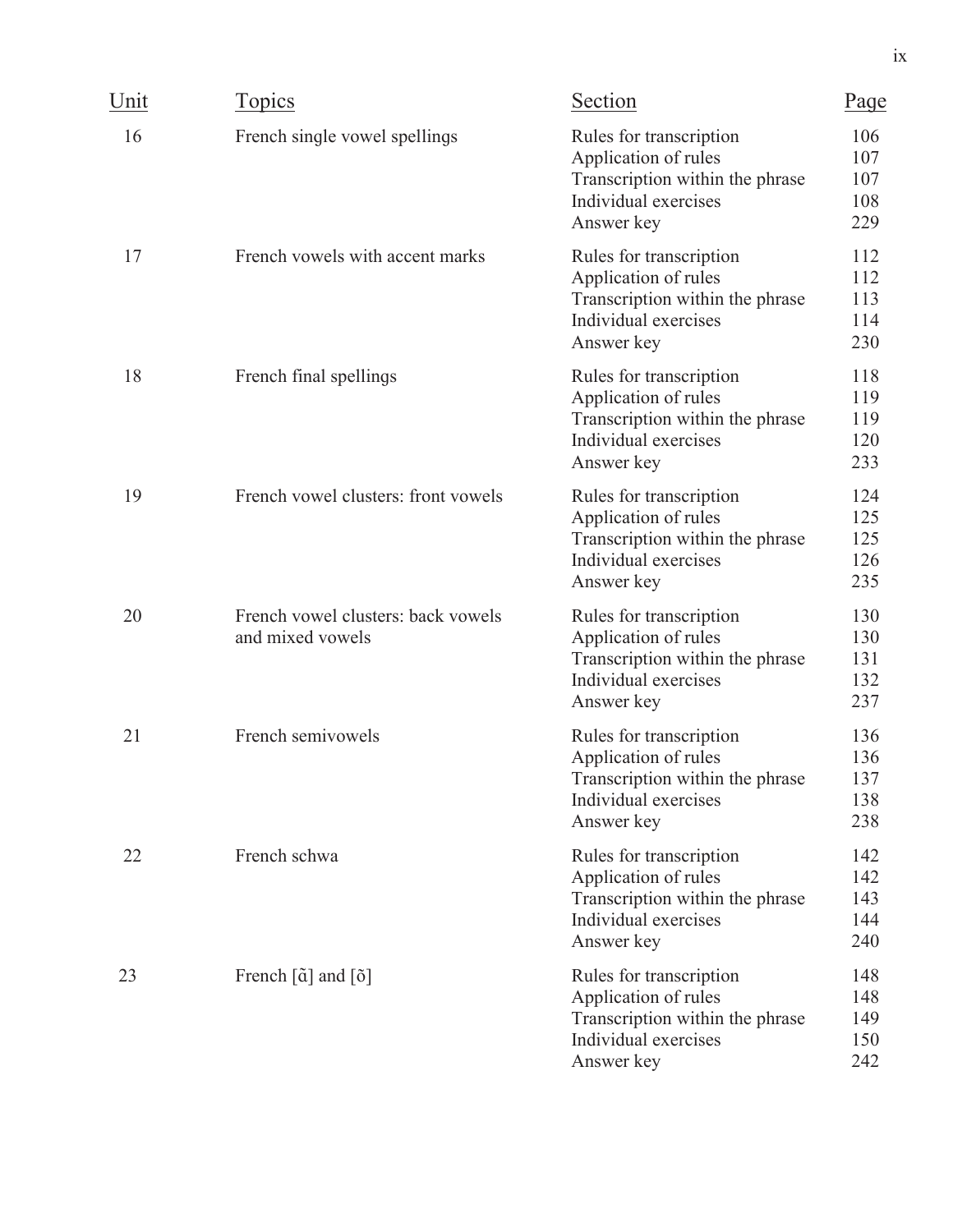| Unit | <b>Topics</b>                                                                 | Section                                                                                                                  | Page                            |
|------|-------------------------------------------------------------------------------|--------------------------------------------------------------------------------------------------------------------------|---------------------------------|
| 24   | French $\lceil \tilde{\varepsilon} \rceil$ and $\lceil \tilde{\varpi} \rceil$ | Rules for transcription<br>Application of rules<br>Transcription within the phrase<br>Individual exercises<br>Answer key | 154<br>155<br>155<br>156<br>245 |
|      | French Comprehensive Exam                                                     |                                                                                                                          | 159                             |
| 25   | Latin classification of symbols                                               | Terms<br>Pronunciation guide<br>Consonant charts<br>Vowel charts/Application<br>Answer key                               | 162<br>163<br>165<br>166<br>249 |
| 26   | Latin vowels                                                                  | Rules for transcription<br>Application of rules<br>Transcription within the phrase<br>Individual exercises<br>Answer key | 168<br>169<br>169<br>170<br>249 |
| 27   | Latin consonants $s$ , $c$ , $r$ , and $g$                                    | Rules for transcription<br>Application of rules<br>Transcription within the phrase<br>Individual exercises<br>Answer key | 174<br>174<br>175<br>176<br>252 |
| 28   | Latin consonants $[n], [n], [j], [f],$<br>$h, qu,$ and $x$                    | Rules for transcription<br>Application of rules<br>Transcription within the phrase<br>Individual exercises<br>Answer key | 180<br>181<br>181<br>182<br>254 |
|      | Latin Comprehensive Exam                                                      |                                                                                                                          | 185                             |
|      | Vowel chart                                                                   |                                                                                                                          | 188                             |
|      | Review of Italian transcription rules                                         |                                                                                                                          | 190                             |
|      | Review of German transcription rules                                          |                                                                                                                          | 192                             |
|      | Review of French transcription rules                                          |                                                                                                                          | 194                             |
|      | Review of Latin transcription rules                                           |                                                                                                                          | 196                             |
|      | Answer key                                                                    |                                                                                                                          | 197                             |
|      | Bibliography                                                                  |                                                                                                                          | 257                             |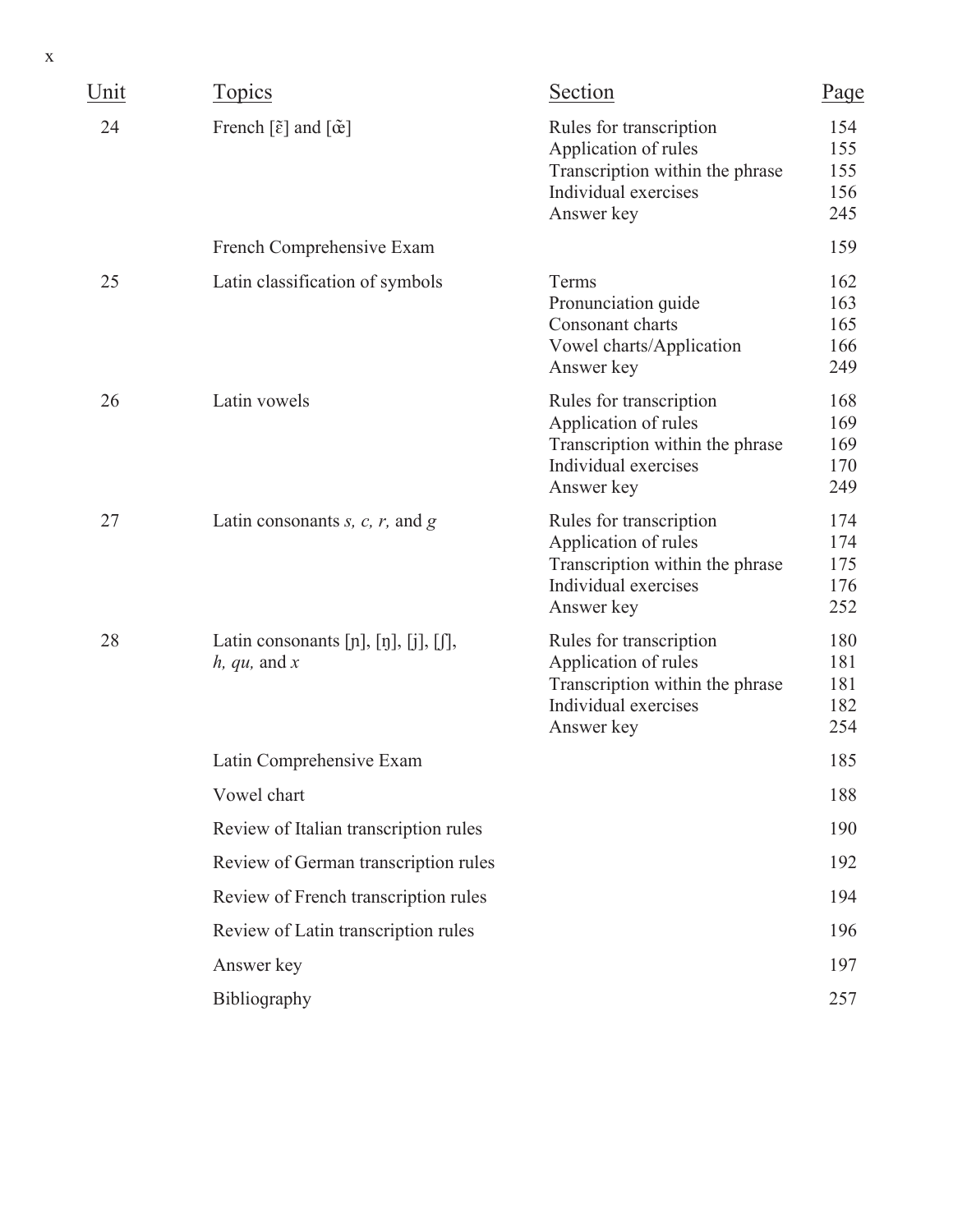# UNIT 2:

## Italian vowels and semivowels

| <b>TOPIC</b>                    | PAGE |
|---------------------------------|------|
| Rules for transcription         | 10   |
| Application of rules            | 11   |
| Transcription within the phrase | 11   |
| Individual exercises            | 12   |
| Answer key                      |      |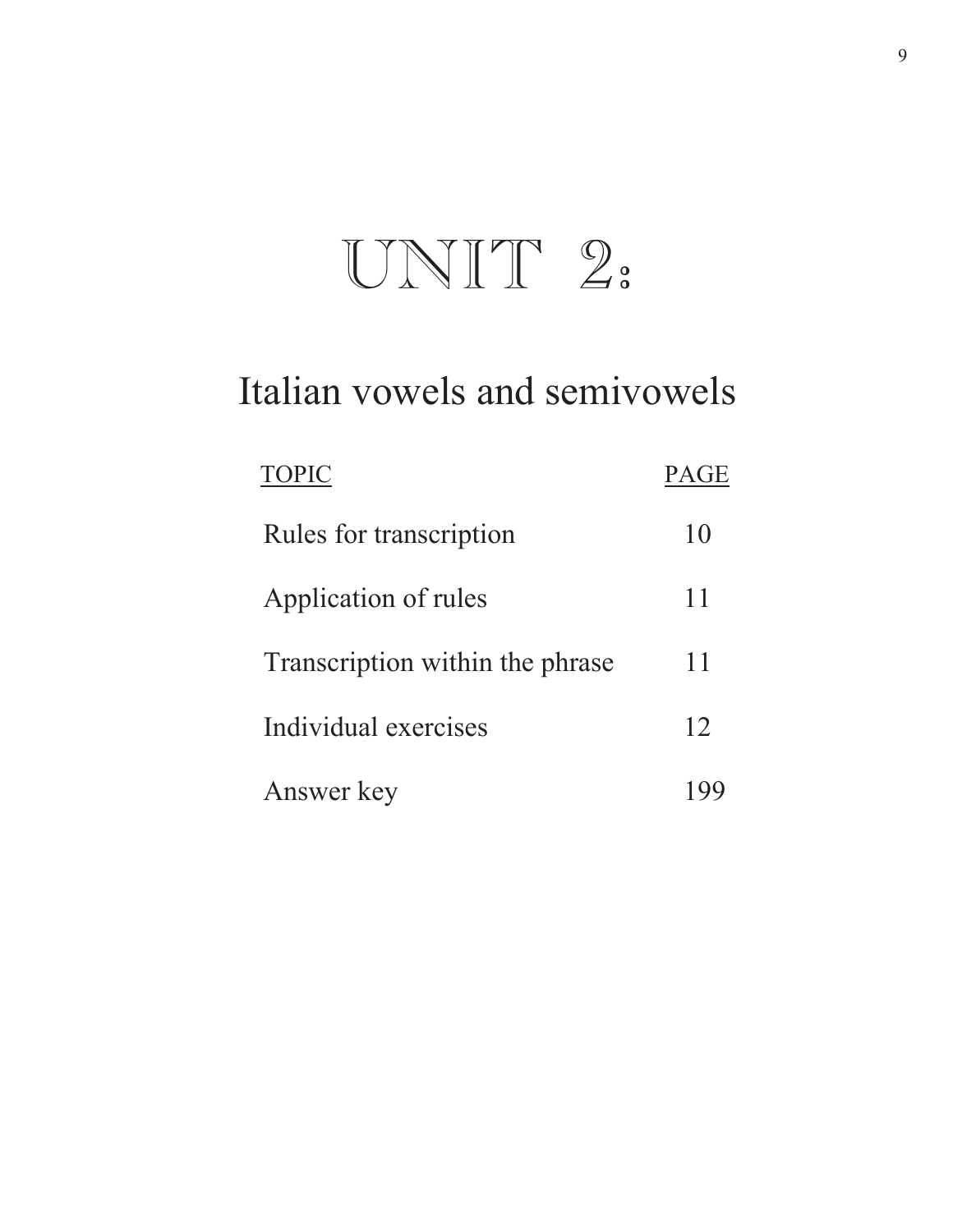## RULES FOR TRANSCRIPTION

#### Italian vowels and semivowels

| Spelling                                                              | <b>IPA</b>                                      | Sample Words             |
|-----------------------------------------------------------------------|-------------------------------------------------|--------------------------|
| Initial vowel words<br>(there are no glottal stops in Italian)        | 3 <br><b>Glottal Stop</b>                       | amanti [a 'manti]        |
| Stressed syllable<br>(the stress mark precedes the stressed syllable) | <b>Stress Mark</b>                              | lampada ['lampada]       |
| $\mathfrak a$                                                         | a <br>Bright [a]                                | farfalla [far falla]     |
| e in stressed syllable<br>(*dictionary required)                      | $\epsilon$<br>Open Front                        | et <u>erno</u> [e'terno] |
| e in stressed syllable<br>(*dictionary required)                      | $\lceil e \rceil$<br><b>Closed Front</b>        | fedele [fe'dele]         |
| e in unstressed syllables                                             | e                                               | serenate [sere nate]     |
| $\boldsymbol{h}$<br>$(h$ is silent in Italian)                        | $\lfloor h \rfloor$<br><b>Glottal Fricative</b> | hanno ['anno]            |
| (as the single vowel in the syllable)                                 | l 1 l<br><b>Closed Front</b>                    | infinito [infi nito]     |
| $i$ + vowel                                                           | Prepalatal Glide                                | pensiero [pen sjero]     |
| <i>o</i> in stressed syllable<br>(*dictionary required)               | $ \circ $<br>Open Back                          | conforto [kon forto]     |
| <i>o</i> in stressed syllable<br>(*dictionary required)               | 0 <br><b>Closed Back</b>                        | profondo [pro'fondo]     |
| $o$ in unstressed syllables                                           | $\overline{O}$                                  | giocondo [dʒoˈkondo]     |
| $\mathcal{U}$<br>(as the single vowel in the syllable)                | u<br>Closed Back                                | futura [fu'tura]         |
| $u$ + vowel                                                           | W <br><b>Bilabial Glide</b>                     | nuovo ['nwovo]           |
| Double consonant<br>(all double consonants are doubled)               |                                                 | brillare [bril'lare]     |

#### **STRESS MARK**

The stress mark is placed before a single consonant: *anello* [a'nello], between double consonants: *cammino* [kam mino], or after the first r, m, n, s, or l of a consonant cluster: beltà [bel ta] (memory aid: harmoniously).

\* A dictionary is required in order to determine the closed or open quality of  $e$  and  $o$  in a stressed syllable. It is not possible to identify the stressed syllable without a dictionary. The following worksheets provide pronunciation indications within the Italian text. The vowel of the stressed syllable is underlined with transcription of  $e$  and  $o$  indicated within the underlined text. Words with vowels in hiatus have one vowel underlined. Example: affettuoso [affettu'ozo]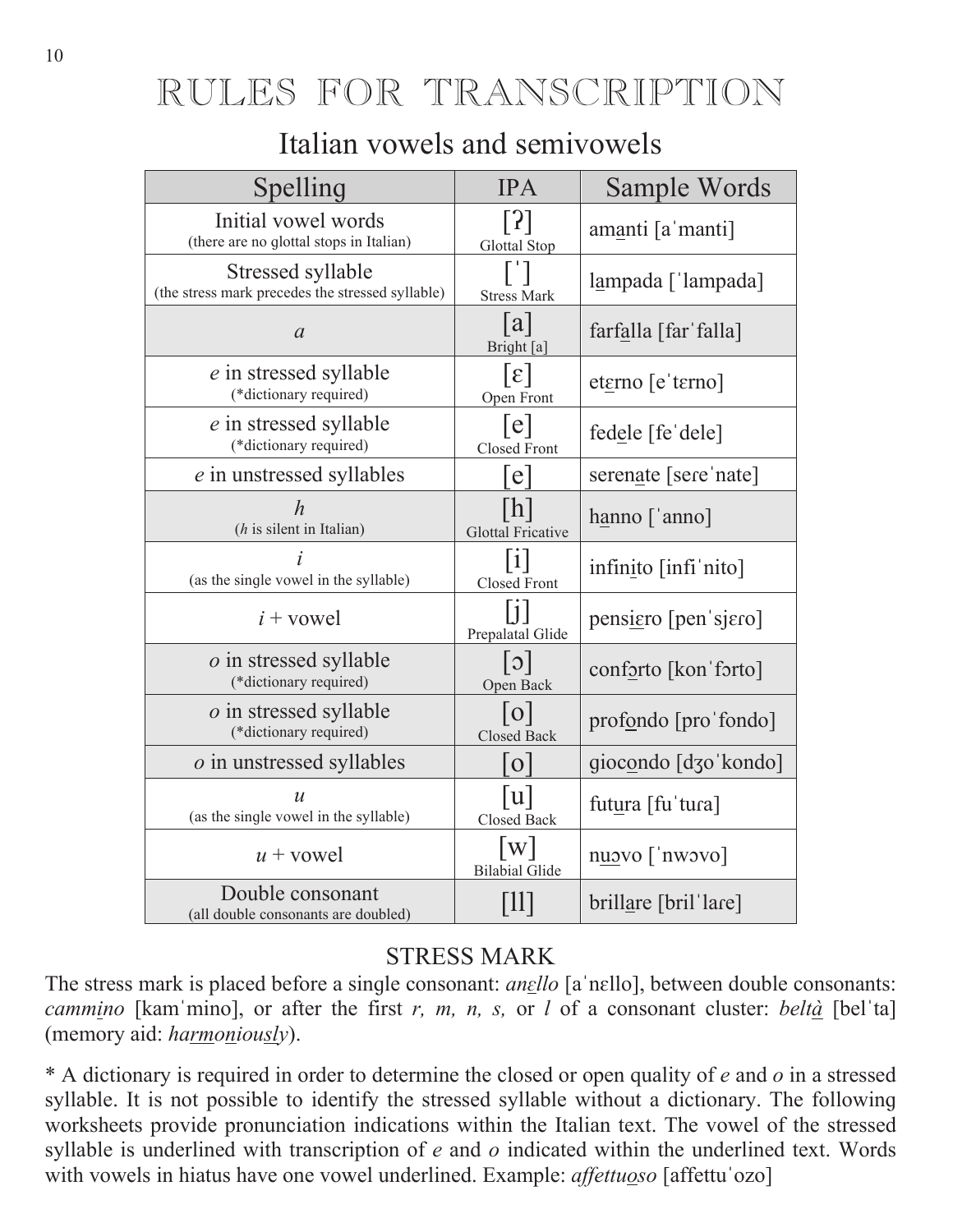CLASSWORK #2: Italian vowels and semivowels

Provide IPA:

|    | 1. mattina | (morning)    | 5. novella        | (short story) |
|----|------------|--------------|-------------------|---------------|
|    | 2. onde    | (waves)      | 6. lieve          | (light)       |
|    | 3. lamenti | (complaints) | 7. b <u>uo</u> no | (qood)        |
| 4. | veduto     | (seen)       | donne<br>8.       | (women)       |

#### TRANSCRIPTION WITHIN THE PHRASE #2: Vowel clusters

Vowel clusters within the phrase occur before initial vowel words. Identical vowels that are adjacent within the phrase are not rearticulated: perle elette ['pɛrle'lɛtte]. An unstressed final *i* followed by an initial vowel word becomes a [j] glide: *d*<sub>2</sub>*rmi amore* ['dormja'more]. Provide IPA:

*and from me she hopes only for bread and not for gold.* Classwork: e da me sola aspetta del pan e non dell'or.

- 1. *Without hope of happiness,* Senza speme di diletto  $\mathbf{t}$ s
- 2. *of your glimmering shoulders,*  de le nitide spalle,
- 3. *Don't you hear in your soul?* Non senti tu ne l'anima
- 4. *on the path of the stars* pel cammino delle stelle  $\bf k$ 
	- 5. *Invitation to the dance* Invito alla danza  $\mathop{\mathrm{d}}$
	- 6. *Do not rise at the new sun.* non ti desti al novo sole.
- 7. *in the veil of the night.* de la notte nel velo.
- 8. *Don't you smell in the air?* Non senti tu ne l'aria  $\overline{1}$
- 9. *you cast upon my heart:* nel petto m'avventi:
- 10. *full of passion* piena di passione
- 11. *you only, you only* tu soltanto, tu soltanto
- 12. *The ladies on the balcony* Le donne sul balcone  $\bf k$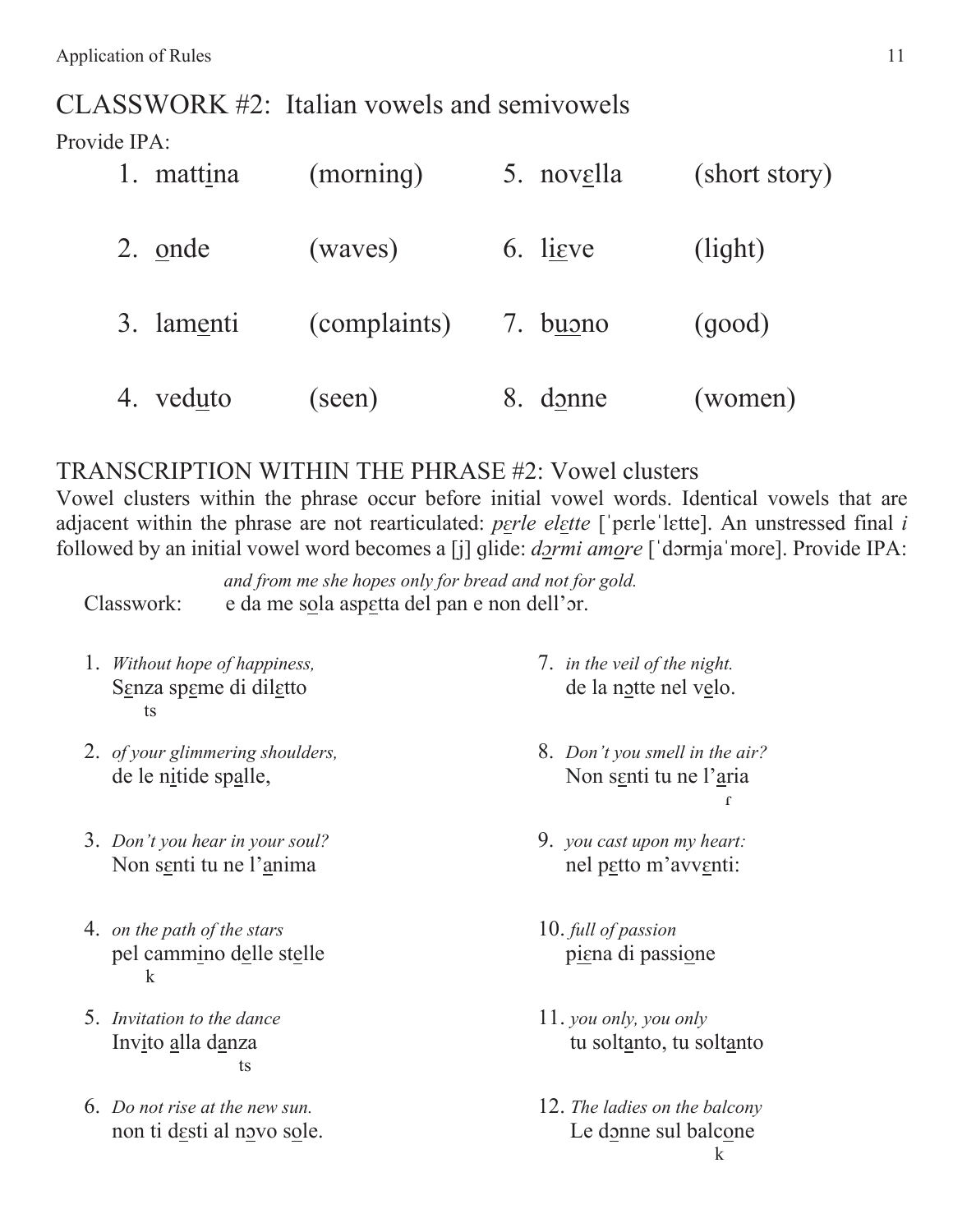### WORKSHEET #2: Italian vowels and semivowels

| #5 |           |             | #6 |                           |             |
|----|-----------|-------------|----|---------------------------|-------------|
|    | $v_0$ lo  | (flight)    |    | nume                      | (heavens)   |
|    | umile     | (humble)    |    | monti                     | (mountains) |
|    | momento   | (moment)    |    | $v_2$ lle                 | (wanted)    |
|    | folle     | (deranged)  |    | pianto                    | (I plant)   |
|    | vento     | (wind)      |    | $\underline{\text{ebbe}}$ | (he had)    |
|    | pietate   | (pity)      |    | buon                      | (good)      |
|    | duomo     | (cathedral) |    | mente                     | (mind)      |
|    |           |             |    |                           |             |
| #7 | affetto   | (affection) | #8 | udite                     | (you hear)  |
|    | nove      | (nine)      |    | l'uomo                    | (the man)   |
|    | venuto    | (come)      |    | $\frac{d\omega}{ }$       | (where)     |
|    | fonte     | (source)    |    | nebbia                    | (fog)       |
|    | benedetto | (blessed)   |    | tolto                     | (removed)   |
|    | tieni     | (you hold)  |    | vede                      | (sees)      |
|    | muovo     | (I move)    |    | posta                     | (poet)      |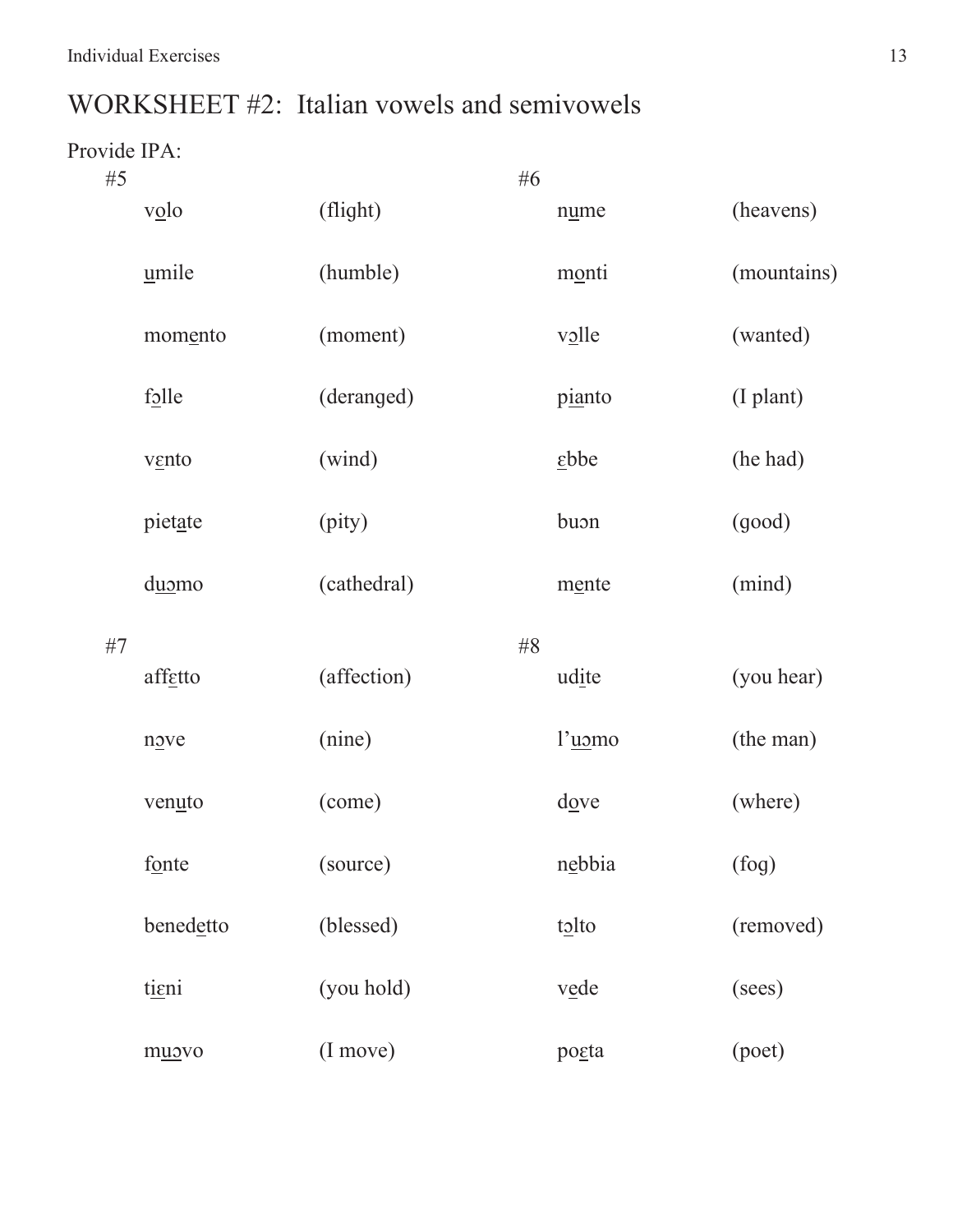# UNIT 9:

## German back vowels and *v*

| <b>TOPIC</b>                    | <b>PAGE</b> |
|---------------------------------|-------------|
| Rules for transcription         | 56          |
| Application of rules            | 56          |
| Transcription within the phrase | 57          |
| Individual exercises            | 58          |
| Answer key                      | 213         |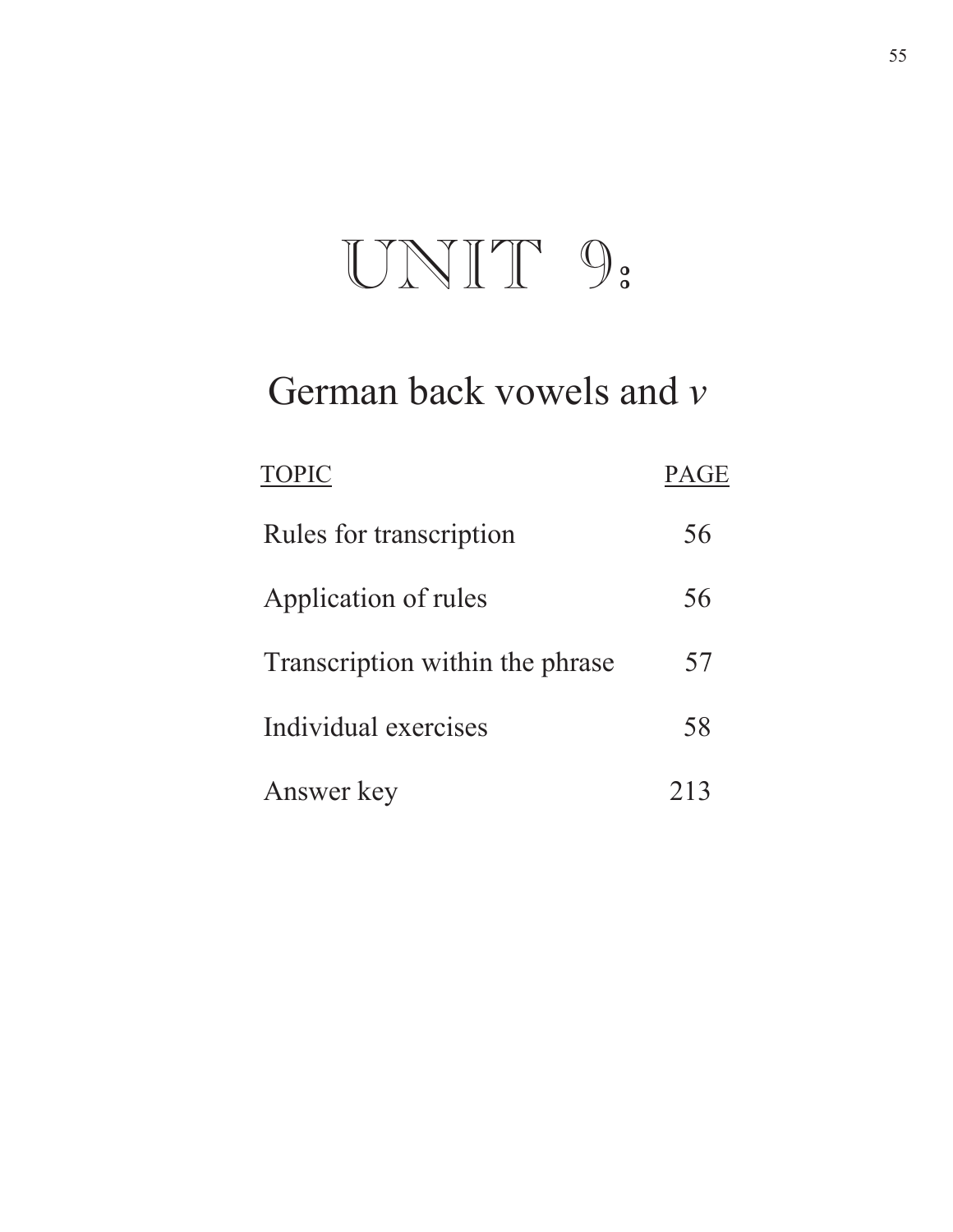## RULES FOR TRANSCRIPTION

### German back vowels and *v*

| Spelling                         | <b>IPA</b>                      | Sample Words                                                             |
|----------------------------------|---------------------------------|--------------------------------------------------------------------------|
| $o+$ one consonant               | [0:]<br>Long Closed Back        | Loben $\lceil$ 'lo:bən]                                                  |
| oh                               | O <sub>1</sub>                  | Wohnung ['vo:non]                                                        |
| $\overline{O}O$                  | O                               | Boot [boːt]                                                              |
| Final $o$                        | O                               | so $[zo.]$                                                               |
| $\rho$ + two or more consonants  | $ \circ $<br>Short Open Back    | Pforte $\lceil \cdot \rceil$                                             |
| $u$ + one consonant              | $ u\rangle$<br>Long Closed Back | Tugend $\lceil$ tugent]                                                  |
| uh                               | $\mathbf{u}$ :                  | Ruhe $\lceil \text{ru:ə} \rceil$                                         |
| Final $u$                        | $\mathbf{u}$ :                  | tu $\lceil \text{tu} \rceil$                                             |
| $u$ + two or more consonants     | ပ <br>Short Open Back           | Wunder ['vonda <sub>B</sub> ]                                            |
| Initial and final $\nu$          | Labiodental Fricative           | Vater ['fɑːtəʁ] brav [brɑːf]<br>(intervocalic v [v]: Klavier [kla'vi:r]) |
| $\nu$ in words of foreign origin | Labiodental Fricative           | Violine [vio'liːnə]                                                      |

### CLASSWORK #9: German back vowels and *v*

| 1. | Vogel       | (bird)   | 5.    | Wehmut   | (melancholy) |
|----|-------------|----------|-------|----------|--------------|
| 2. | Munde       | (mouth)  |       | $6.$ Ohr | (ear)        |
| 3. | <b>Boot</b> | (boat)   | 7. du |          | (you)        |
| 4. | holder      | (gentle) | 8.    | Ton      | (tone)       |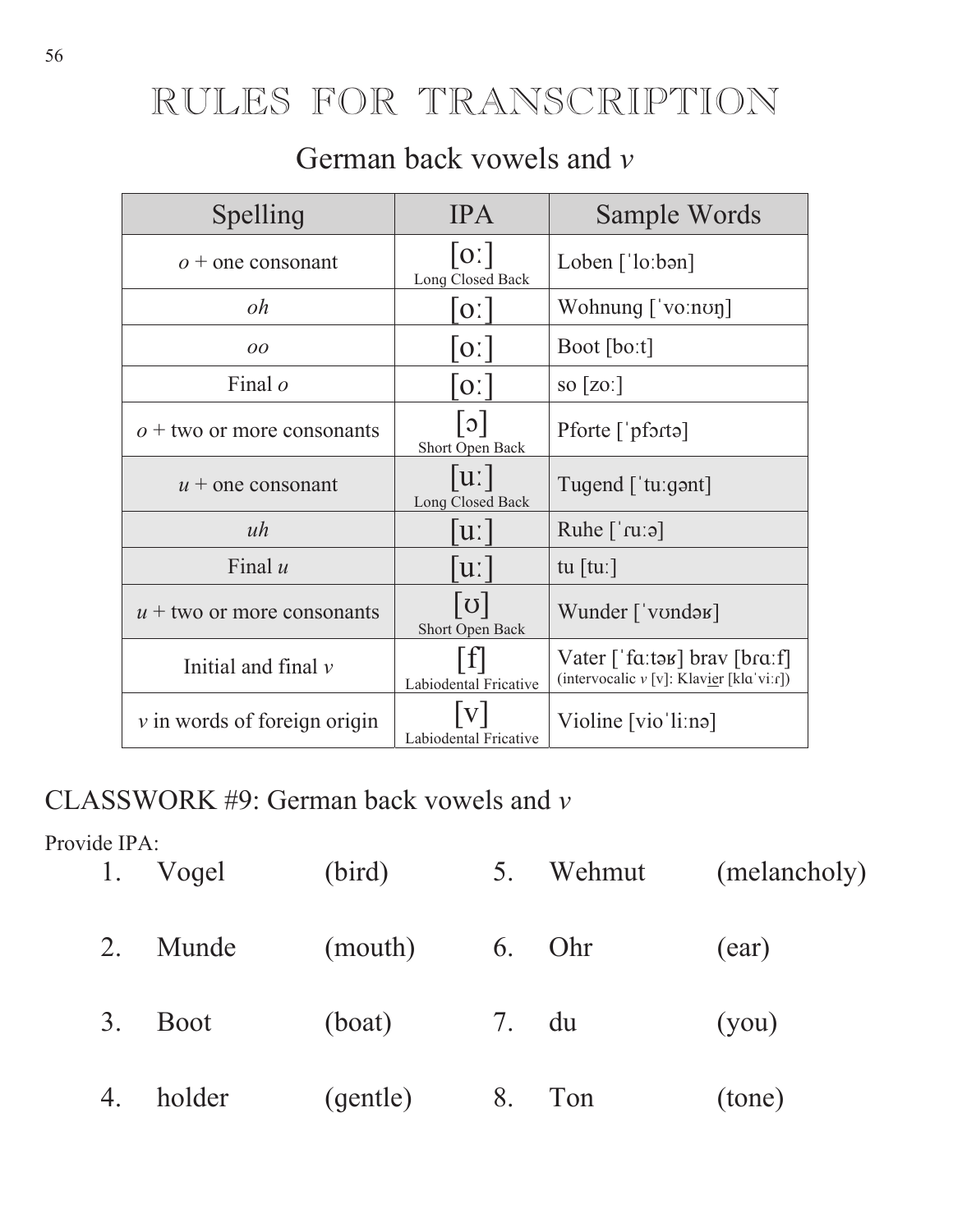Application of Rules 57

#### TRANSCRIPTION WITHIN THE PHRASE #9: Exception Words

German exception words are listed on page 88. The closed vowel exception words follow patterns in spelling. The open vowel exception words are few in number but frequently occurring. It is necessary to memorize the open vowel exception words and vowel *r* words before completing the following phrases. Provide IPA:

*the hat flew off my head,*  Classwork: Der Hut flog mir vom Kopfe,  $\bf k$ 

1. *he comes to you nevermore.* Er kommt dir nimmermehr. 7. *for love and love's pain.* Vor Liebe und Liebesweh.  $\mathbf t$ 

- 2. *in God's clear morning!* In Gottes hellen Morgen!
- 3. *O death, how bitter are you* O Tod, wie bitter bist du,  $\mathbf t$
- 4. *you find rest there!* Du fändest Ruhe dort!
- 5. *and the breath of the beasts* und der Odem des Viehes  $\mathbf t$
- 6. *the sky until morning* Der Himmel bis zum Morgen ts
- 8. *then you would go in a golden cloud,* Gehst du in gold'ner Wolke,
- 9. *the morning will come* Kommen wird der Morgen,  $t$
- 10. *mother advised me wisely,*  Mutter, die rät' mir kluq,  $k$
- 11. *like the kiss from her mouth* Wie der Kuss von ihrem Mund,  $\mathbf t$
- 12. *You are the rest, you are the peace,*  Du bist die Ruh, du bist der Frieden,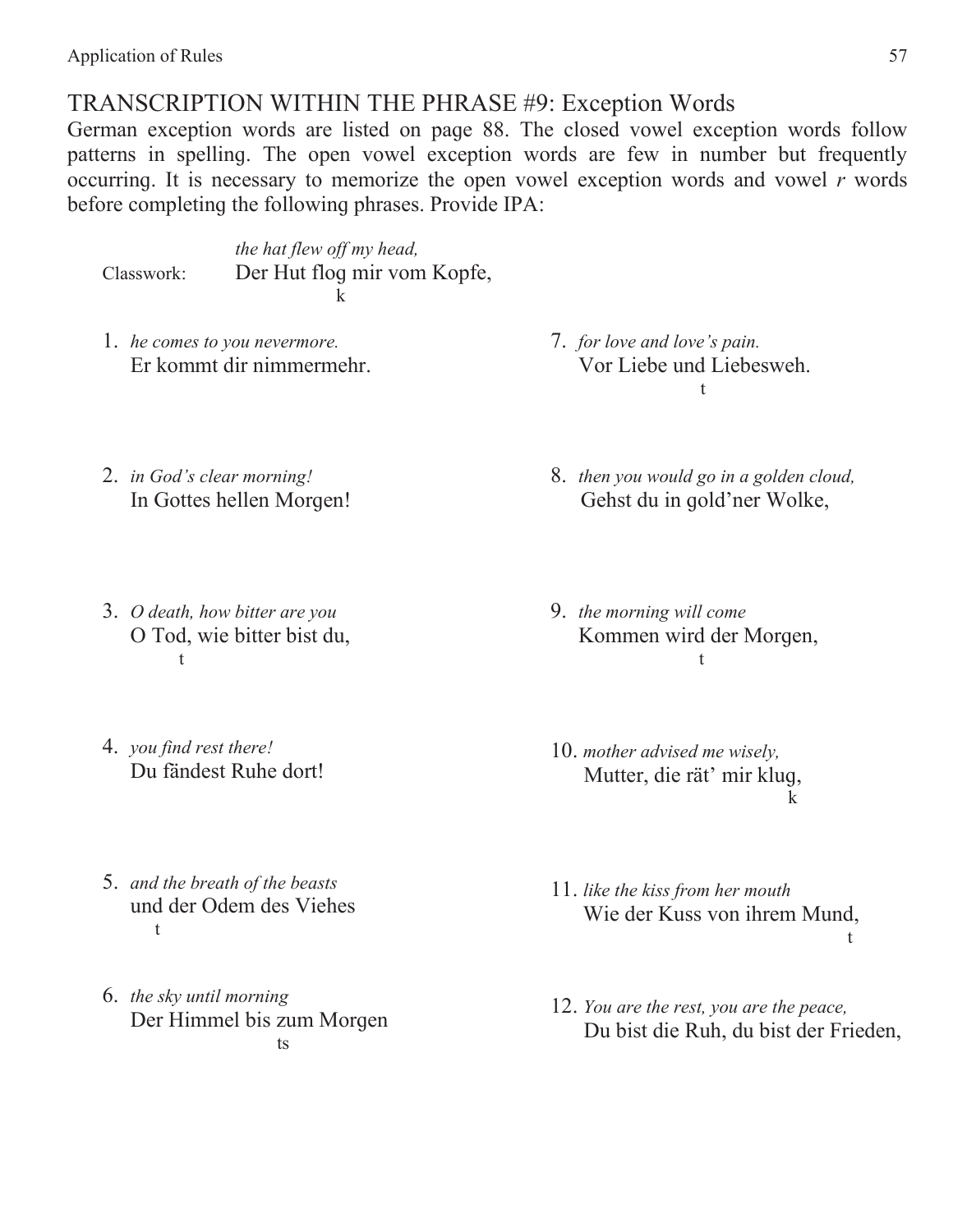## WORKSHEET #9: German back vowels and *v*

| #9  |                            |            | #10 |                          |            |
|-----|----------------------------|------------|-----|--------------------------|------------|
|     | Rot                        | (red)      |     | Duft                     | (scent)    |
|     | nun                        | (now)      |     | oft                      | (often)    |
|     | Vesper                     | (vespers)  |     | Flut                     | (flood)    |
|     | Wort                       | (word)     |     | Moos                     | (moss)     |
|     | ohne                       | (without)  |     | buhlen                   | (to court) |
|     | Turm                       | (tower)    |     | <b>Brot</b>              | (bread)    |
|     | desto                      | (the more) |     | Vetter                   | (cousin)   |
| #11 |                            |            | #12 |                          |            |
|     | tu                         | (do)       |     | Boden                    | (soil)     |
|     | Tor                        | (gate)     |     | voll                     | (fully)    |
|     | <b>Brunnen</b>             | (well)     |     | hohen                    | (high)     |
|     | vern <u>om</u> men (r [B]) | (heard)    |     | nur                      | (only)     |
|     | gut                        | (good)     |     | dort                     | (there)    |
|     | Morgen                     | (tomorrow) |     | SO $(s \text{ is } [z])$ | (so)       |
|     | wohl                       | (probably) |     | unter                    | (under)    |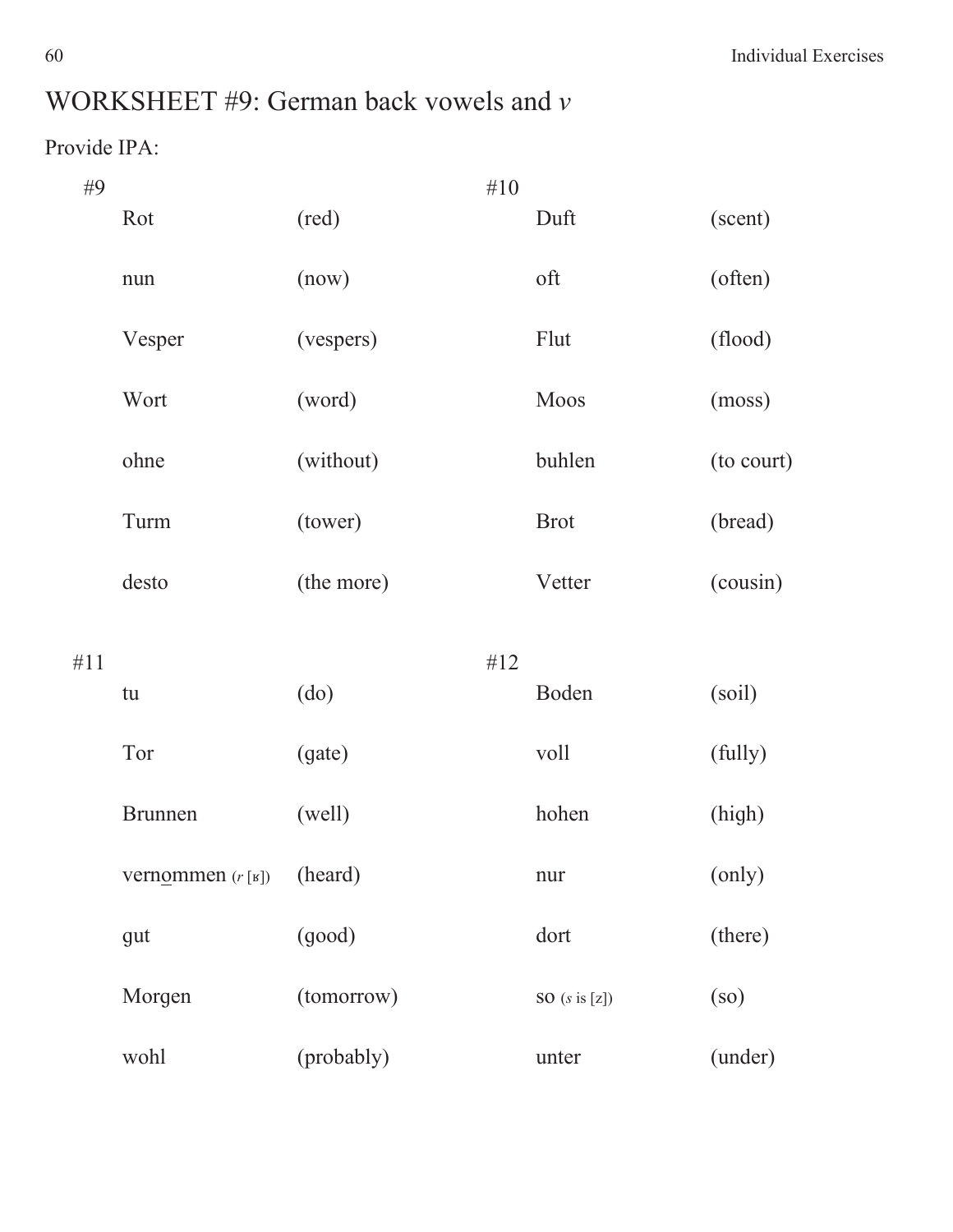# UNIT 15:

# French consonants

| <b>TOPIC</b>                    | <b>PAGE</b> |
|---------------------------------|-------------|
| Rules for transcription         | 100         |
| Application of rules            | 101         |
| Transcription within the phrase | 101         |
| Individual exercises            | 102         |
| Answer key                      |             |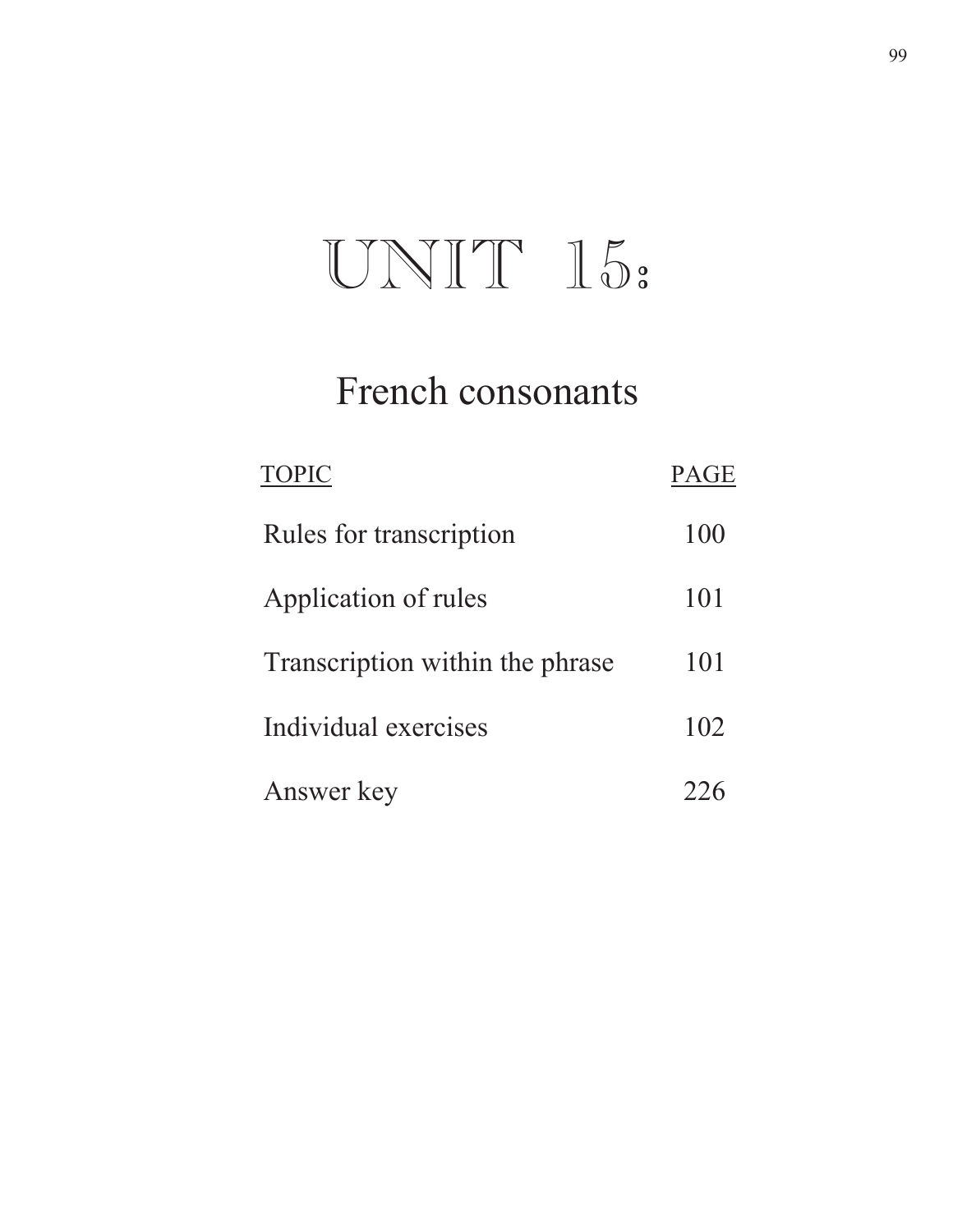## RULES FOR TRANSCRIPTION

#### **French Consonants**

| Spelling                                             | <b>IPA</b>                        | Sample Words                                                                                                             |
|------------------------------------------------------|-----------------------------------|--------------------------------------------------------------------------------------------------------------------------|
| Initial vowel words                                  | $\lceil 3 \rceil$<br>Glottal Stop | There are no glottal stops in French: été [ete]                                                                          |
| Stress is not indicated in<br>French transcription   | <b>Stress Mark</b>                | The penultimate syllable is stressed in final schwa words.<br>The final syllable is stressed for other words: amie [ami] |
| $c + a$ , $\hat{a}$ , $o$ , $\hat{o}$ , or consonant | k <br>Velar Plosive (Stop)        | calme [kalmə] éclate [eklatə]                                                                                            |
| $c + i$ , y, e, é, è, ê                              | S <br><b>Dental Fricative</b>     | docile [dosilə] céleste [selestə] descends $[d(e)$ s $\tilde{a}]$                                                        |
| $\mathcal{G}$                                        | S                                 | garçon [garsõ]                                                                                                           |
| ch                                                   | Prepalatal Fricative              | chevalier [svalje]<br>(except: écho [eko] and chœur [kœr])                                                               |
| $g + a$ , $\hat{a}$ , $o$ , $\hat{o}$ , or consonant | [g]<br>Velar Plosive (Stop)       | goutte [guta] glacé [glase]                                                                                              |
| $g + i$ , y, e, é, è, ê                              | 3 <br>Prepalatal Fricative        | givre [givre] songe [sõg]                                                                                                |
| gn                                                   | n <br>Prepalatal Nasal            | montagne [mõtano]                                                                                                        |
| $\mathfrak{g}u$<br>(silent u)                        | [g]                               | guérir [gerir]                                                                                                           |
| $\boldsymbol{h}$                                     | h <br><b>Glottal Fricative</b>    | h is silent in all positions: hélas [elas]                                                                               |
| j                                                    | 3 <br>Prepalatal Fricative        | jour [3ur]                                                                                                               |
| qu<br>(silent u)                                     | K <br>Velar Plosive (Stop)        | quelque [kɛlkə] qui [ki]                                                                                                 |
| $\mathcal{V}$                                        | $[1]$<br>Flipped $r$              | regard [rəgar]                                                                                                           |
| Spelling z and intervocalic<br>S                     | Z <br><b>Dental Fricative</b>     | horizon [orizõ] présence [prezãsə]                                                                                       |
| All other <i>s</i> , <i>ss</i>                       | [s]<br><b>Dental Fricative</b>    | soupirs $[supir]$ (final s is silent) aussi $[osi]$                                                                      |
| Final <i>-tion, -tiel, and -tieux</i>                | $\vert$ S                         | affection [afeksjõ] essentiel [(e)s $\tilde{a}$ sjel]                                                                    |
| $x + constant$                                       | $\rm ks$                          | extase [ɛkstɑzə] (except: fixe [fiksə] luxe [lyksə])                                                                     |
| $x$ + vowel or h                                     | $\left\lfloor 9Z\right\rfloor$    | exacte [egzaktə] exhaler [egzale]                                                                                        |

Final consonants are silent except final  $c$ ,  $r$ ,  $f$ ,  $l$  (memory aid: *careful*). See page 194 for exceptions. Consonants that are doubled in spelling are not doubled in transcription except for initial ill, irr, inn, and  $imm$ . The consonant  $n$  is silent when preceded by a nasal vowel. The spelling  $b$  becomes a voiceless p when followed by an s or t: obscur [opskyr]. Spellings ph is [f] and th is [t].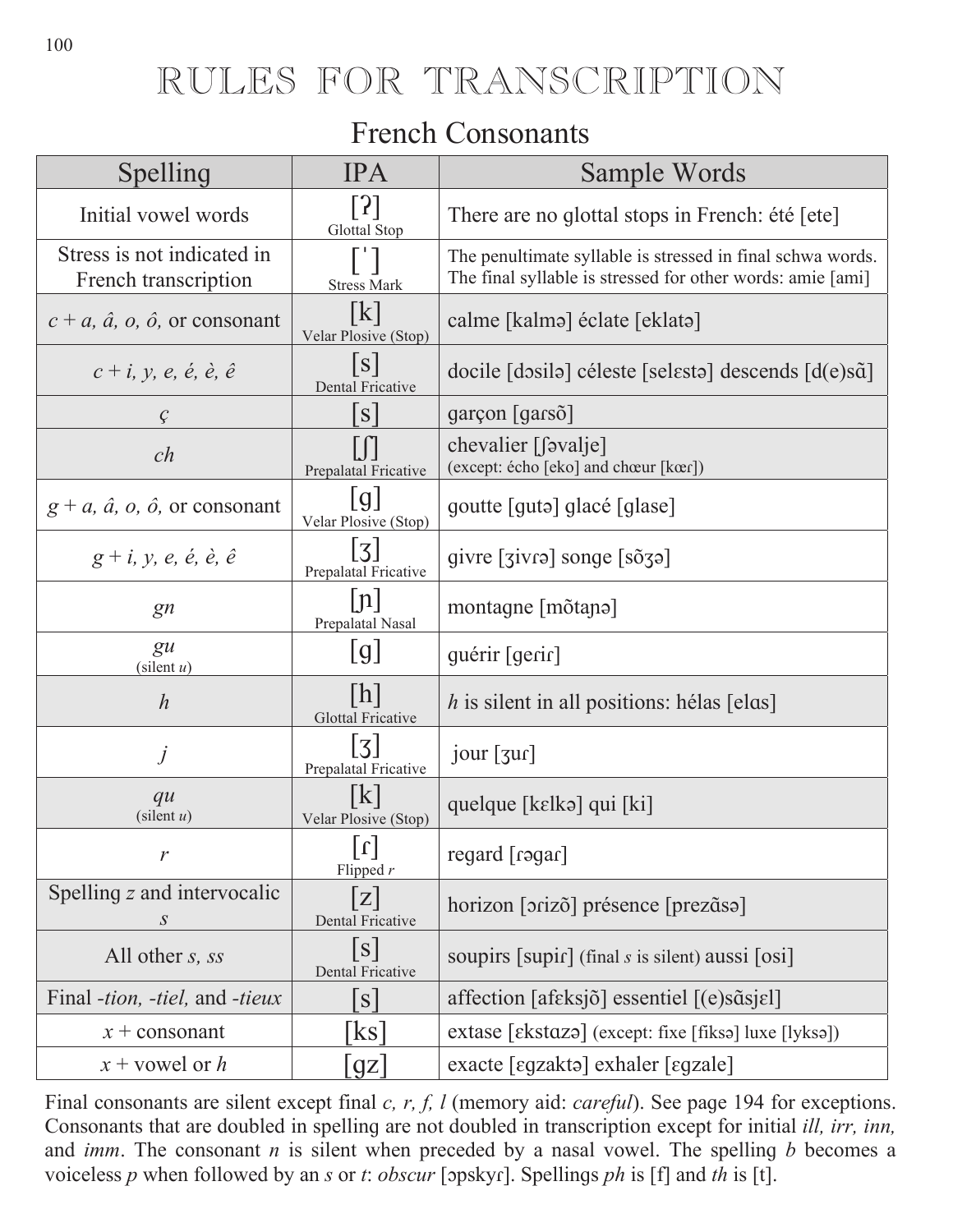#### CLASSWORK #15: French consonants

| 1. délicate                                                                      | (delicate) | 6. toujours                            | (always)       |
|----------------------------------------------------------------------------------|------------|----------------------------------------|----------------|
| $\lceil \text{deli}_\text{at} \rceil$                                            |            | $\lceil \text{tu} \_ \text{u} \rceil$  |                |
| 2. chevaux                                                                       | (horses)   | 7. fatique                             | (fatigue)      |
| $\begin{bmatrix} -9V & 0 \\ 0 & 0 \end{bmatrix}$                                 |            | $\lceil \text{fati}\_\vartheta \rceil$ |                |
| 3. visage                                                                        | (face)     | 8. signal                              | (signal)       |
| $[vi_a_o]$                                                                       |            | $\lceil$ i a $\rceil$                  |                |
| 4. leçon                                                                         | (lesson)   | 9. beige                               | (beige)        |
| $\begin{bmatrix} \n\begin{bmatrix} a & b \\ c & d \end{bmatrix} \n\end{bmatrix}$ |            | $\lceil \theta \cdot \theta \rceil$    |                |
| unique                                                                           | (unique)   | 10. grâces                             | (thanksgiving) |
| $[\text{vni} \space \text{a}]$                                                   |            | $\Theta$                               |                |

#### TRANSCRIPTION WITHIN THE PHRASE #15: Liaison

A final consonant is enunciated when followed by an initial vowel word. Exceptions apply. Forbidden liaison is indicated with a " | " mark. Phonetic changes occur. Final *d, f, g, s, and x* become [t], [v], [k], [z]: *Les oiseaux | avec leurs ailes* [lez wazo avɛk lœrz ɛlə]. A summary of rules is given on page 194. Refer to *The Interpretation of French Song* by Pierre Bernac, *Singing in French* by Thomas Grubb, and *Sing French* by Eileen Davis for all rules governing liaison.

*we will exchange one sole spark,* Classwork: Nous échangerons un éclair unique,  $\left[$ nu  $e_{\alpha}$  $\tilde{a}_{\alpha}$  $\tilde{a}_{\alpha}$  $\tilde{a}_{\alpha}$  $\tilde{e}_{\alpha}$  $\tilde{e}_{\alpha}$  $\tilde{e}_{\alpha}$  $\tilde{e}_{\alpha}$  $\tilde{e}_{\alpha}$  $\tilde{e}_{\alpha}$ 

1. *searching for you on some roads unknown,*  cherchant jusqu'à toi des routes inconnues,

Ѻܤ ݐܭ ] ys a twa dܭ ݐXWԥ ܭѺ ܧQ\ԥ ]

- 2. *I love your eyes, I love your mouth* J'aime tes yeux, j'aime ta bouche  $\lceil$   $\epsilon$ m $\epsilon$  ig  $\epsilon$ m $\epsilon$  ta bu  $\epsilon$   $\lceil$
- 3. *the countryside, the woods, the charming shadows,* La campagne, les bois, les ombrages charmants, [la \_ɑ̃pa\_ə le bwɑ le\_ õbɾa\_ə \_aɾmɑ̃\_]
- 4. *the clouds, startled, have disappeared* les nuages effarouchés | ont disparu.  $\lceil$  le nya  $\circ$  (e) faru e õ dispary  $\lceil$
- 5. *a sweet, noble agreement:* Un doux accord patricien:  $[\tilde{\alpha}$  du\_ a\_o\_ patri\_j $\tilde{\epsilon}$ \_]
- 6. *Our love is a light thing* Notre amour est chose légère  $\lceil$  notr amu  $\epsilon$  o  $\lceil$  b  $\epsilon$  era  $\rceil$
- 7. *I will speak of your glory, O charm of the eyes,* Je dirai ta gloire, ô charme des yeux,  $\lceil$   $\lceil$   $\lceil$   $\lceil$   $\lceil$   $\lceil$   $\lceil$   $\lceil$   $\lceil$   $\lceil$   $\lceil$   $\lceil$   $\lceil$   $\lceil$   $\lceil$   $\lceil$   $\lceil$   $\lceil$   $\lceil$   $\lceil$   $\lceil$   $\lceil$   $\lceil$   $\lceil$   $\lceil$   $\lceil$   $\lceil$   $\lceil$   $\lceil$   $\lceil$   $\lceil$   $\lceil$   $\lceil$   $\lceil$   $\lceil$   $\lceil$   $\lceil$
- 8. *to the hair with which I am enthralled.* Des cheveux dont je suis épris.  $\lceil$  de  $\sqrt{ }$   $\sqrt{ }$   $\sqrt{ }$   $\sqrt{ }$   $\sqrt{ }$   $\sqrt{ }$   $\sqrt{ }$   $\sqrt{ }$   $\sqrt{ }$   $\sqrt{ }$   $\sqrt{ }$   $\sqrt{ }$   $\sqrt{ }$   $\sqrt{ }$   $\sqrt{ }$   $\sqrt{ }$   $\sqrt{ }$   $\sqrt{ }$   $\sqrt{ }$   $\sqrt{ }$   $\sqrt{ }$   $\sqrt{ }$   $\sqrt{ }$   $\sqrt{ }$   $\sqrt{ }$   $\sqrt{ }$   $\sqrt{ }$   $\sqrt{ }$   $\sqrt{ }$   $\sqrt{ }$   $\$
- 9. *I am going to the setting sun,* Je m'en vais au soleil couchant, [ \_ə mã ve\_ o \_olɛj ku\_ã\_]
- 10. *the flying bees sing;* Chantent les abeilles volages; [ \_ãtə le\_ abejə vəla\_ə\_]
- 11. *we may exchange our souls,*  Nous pouvons échanger nos âmes,  $[$  nu puvõ $_$ e $_$ a $^$ e no $_$  amə $_$ ]
- 12. *In a dream which was charmed by your image* Dans un sommeil que charmait ton image  $\left[ \frac{\mathrm{d}\tilde{\mathfrak{a}}}{\tilde{\mathfrak{a}}} \right]$   $\tilde{\mathfrak{a}}$  some  $\mathrm{j} \rightarrow \text{arm}$ e tõ $\left[ \frac{\mathrm{d}\tilde{\mathfrak{a}}}{\tilde{\mathfrak{a}}} \right]$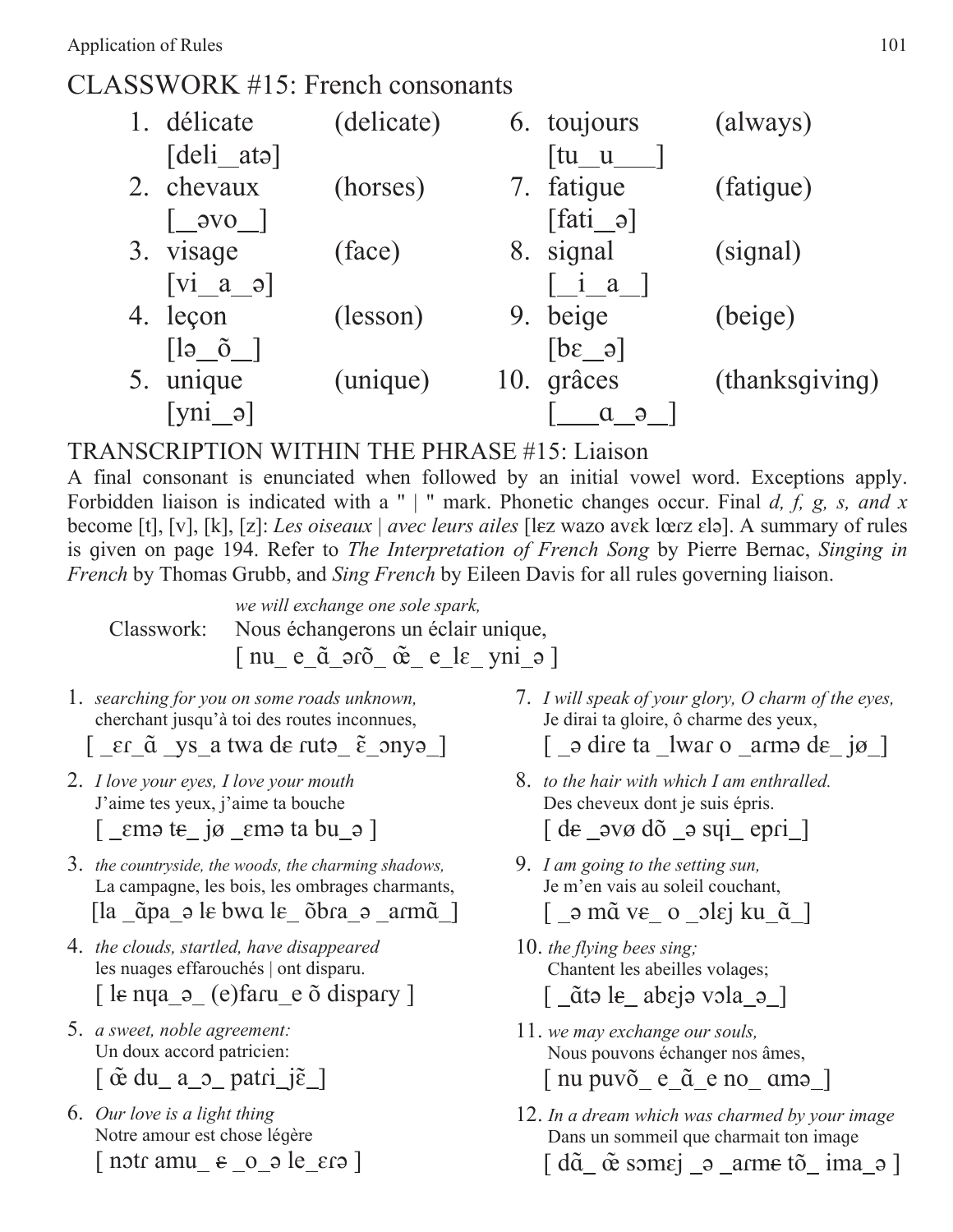### WORKSHEET #15: French consonants

| #1 |                                                                  |           | #2                                                                                                               |              |  |
|----|------------------------------------------------------------------|-----------|------------------------------------------------------------------------------------------------------------------|--------------|--|
|    | guêpe                                                            | (wasp)    | vague                                                                                                            | (wave)       |  |
|    | $\lceil \text{epa} \rceil$                                       |           | $[va_9]$                                                                                                         |              |  |
|    | adoucir                                                          | (soften)  | chair                                                                                                            | (flesh)      |  |
|    | $\lceil \text{adu} \_i \rceil$                                   |           | $\lceil \varepsilon \rceil$                                                                                      |              |  |
|    | épouse                                                           | (wife)    | atteigne                                                                                                         | (reaches)    |  |
|    | $[epu_$ $]$                                                      |           | $\lceil \text{at} \varepsilon \rfloor$                                                                           |              |  |
|    | ça                                                               | (it)      | sujet                                                                                                            | (about)      |  |
|    | $\begin{bmatrix} a \end{bmatrix}$                                |           | $y_{\epsilon}$                                                                                                   |              |  |
|    | magique                                                          | (magic)   | câline                                                                                                           | (cuddly)     |  |
|    | $\lceil ma_i \rceil$                                             |           | $\lceil$ _alinə]                                                                                                 |              |  |
|    | cailloux                                                         | (pebbles) | glaçon                                                                                                           | (ice)        |  |
|    | $\left[\_\text{aju}\right]$                                      |           | [ la õ ]                                                                                                         |              |  |
|    | signe                                                            | (sign)    | l'église                                                                                                         | (the church) |  |
|    | $\begin{bmatrix} 1 & 0 \\ 0 & 1 \end{bmatrix}$                   |           | $\left[ \begin{matrix} \begin{bmatrix} e & \begin{bmatrix} i & \end{bmatrix} \end{bmatrix} \end{matrix} \right]$ |              |  |
|    | jamais                                                           | (never)   | berceau                                                                                                          | (cradle)     |  |
|    | $\lceil \underline{\quad}$ ame $\lceil \underline{\quad} \rceil$ |           | $[be \underline{\hspace{1cm}} 0]$                                                                                |              |  |
|    | bouche                                                           | (mouth)   | rivages                                                                                                          | (shores)     |  |
|    | $[bu_$ <sup>a</sup>                                              |           | $\begin{bmatrix} i & v \end{bmatrix}$                                                                            |              |  |
|    | lequel                                                           | (which)   | musique                                                                                                          | (music)      |  |
|    | $\begin{bmatrix} a & b \end{bmatrix}$                            |           | $[my_i]$ $\rightarrow$                                                                                           |              |  |
|    |                                                                  |           |                                                                                                                  |              |  |

| #3 |                                                                                                                                   |                  | #4                                                               |             |  |
|----|-----------------------------------------------------------------------------------------------------------------------------------|------------------|------------------------------------------------------------------|-------------|--|
|    | gage                                                                                                                              | (token)          | presque                                                          | (almost)    |  |
|    | $\begin{bmatrix} a & a \end{bmatrix}$                                                                                             |                  | $\lceil p \quad \varepsilon \quad \rceil$                        |             |  |
|    | prodigue                                                                                                                          | (prodigal)       | majesté                                                          | (majesty)   |  |
|    | $[p_3d_i]$                                                                                                                        |                  | $\left[\text{ma}\_\epsilon\_\text{te}\right]$                    |             |  |
|    | désir                                                                                                                             | (desire)         | règne                                                            | (reigns)    |  |
|    | $\begin{bmatrix} de & i \end{bmatrix}$                                                                                            |                  | $\left[\begin{array}{cc} \epsilon & \epsilon \end{array}\right]$ |             |  |
|    | baigne                                                                                                                            | (bathe)          | cristal                                                          | (crystal)   |  |
|    | $\begin{bmatrix} 6 & 3d \end{bmatrix}$                                                                                            |                  | $\begin{bmatrix} i & a \end{bmatrix}$                            |             |  |
|    | l'objet                                                                                                                           | (the object)     | écloses                                                          | (hatched)   |  |
|    |                                                                                                                                   |                  | $[e_$ o $]$                                                      |             |  |
|    | accolade                                                                                                                          | (embrace)        | quide                                                            | (guide)     |  |
|    | $[a_$ [adə]                                                                                                                       |                  | $\lceil$ idə $\rceil$                                            |             |  |
|    | soupçon                                                                                                                           | (suspicion)      | berçait                                                          | (rocked)    |  |
|    | $\left[\begin{array}{cc} \begin{array}{c} \begin{array}{c} \text{\large The} \\ \text{\large The} \end{array} \end{array}\right]$ |                  | $\begin{bmatrix} b\varepsilon & \varepsilon \end{bmatrix}$       |             |  |
|    | racines                                                                                                                           | (roots)          | agile                                                            | (agile)     |  |
|    | $\left[\begin{array}{cc} a & \text{in} \\ \end{array}\right]$                                                                     |                  | $[a_i]$                                                          |             |  |
|    | chaste                                                                                                                            | (pure, innocent) | chassez                                                          | (hunt)      |  |
|    | $\left[\begin{array}{cc}a\$                                                                                                       |                  | $\lceil \underline{a} \underline{e} \underline{e} \rceil$        |             |  |
|    | tunique                                                                                                                           | (tunic)          | cilice                                                           | (sackcloth) |  |
|    | $[$ tyni_ə $]$                                                                                                                    |                  | $\lceil$ ili ə $\rceil$                                          |             |  |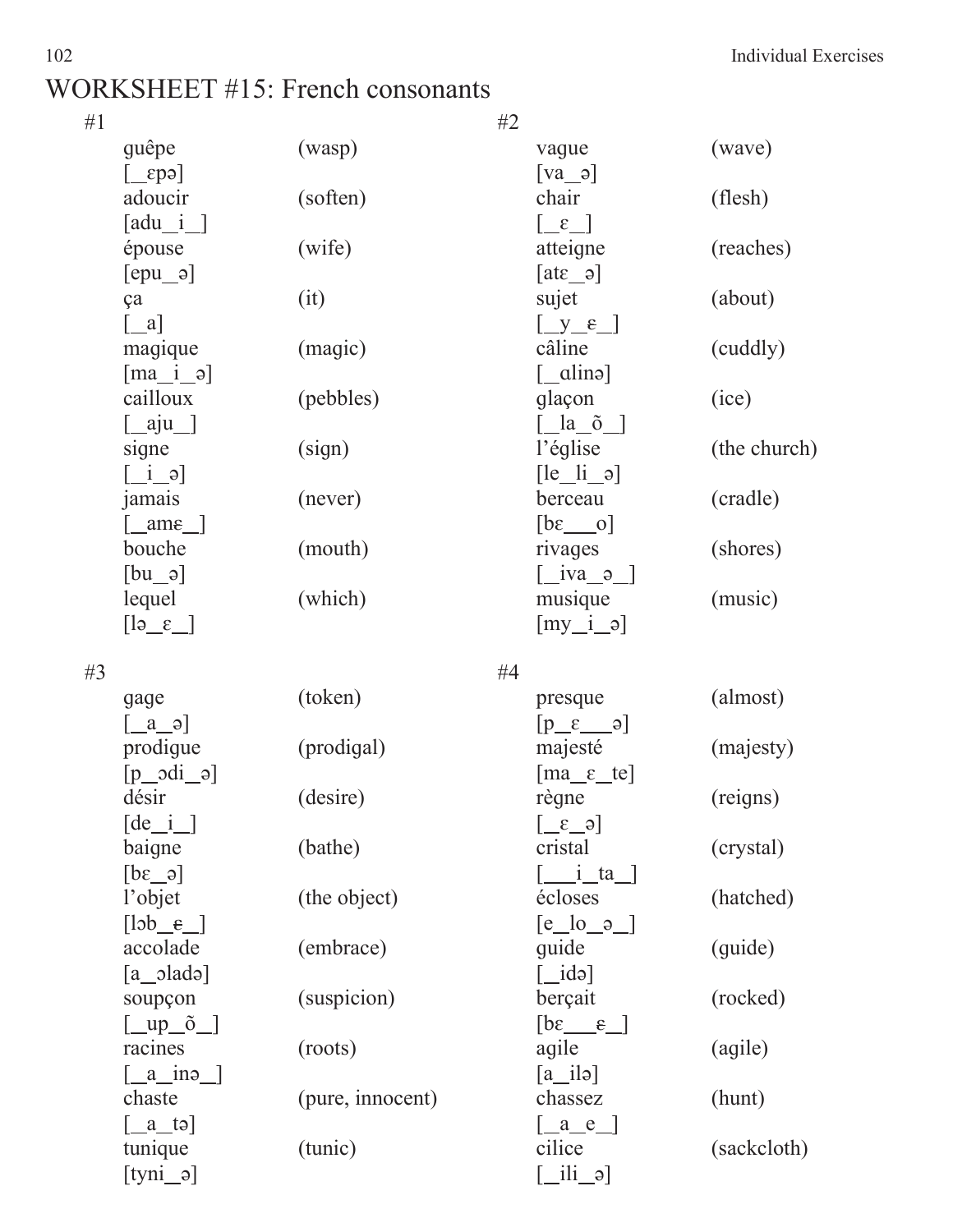### WORKSHEET #15: French consonants

| #9 |                                                          |             | #10                                                                                       |                  |
|----|----------------------------------------------------------|-------------|-------------------------------------------------------------------------------------------|------------------|
|    | bague                                                    | (ring)      | cierges                                                                                   | (church candles) |
|    | $[ba_$ ]                                                 |             | $\begin{bmatrix} 1 & 0 \\ 0 & 1 \end{bmatrix}$                                            |                  |
|    | gênait                                                   | (bother)    | écrit                                                                                     | (written)        |
|    | $\lceil$ ene $\rceil$                                    |             | $\begin{bmatrix} e & i \end{bmatrix}$                                                     |                  |
|    | cercle                                                   | (circle)    | dague                                                                                     | (dagger)         |
|    | $\lceil \varepsilon \rceil$                              |             | $\lceil da \_o \rceil$                                                                    |                  |
|    | fraîcheur                                                | (freshness) | façons                                                                                    | (ways)           |
|    | $\begin{bmatrix} f & \varepsilon & \alpha \end{bmatrix}$ |             | [fa õ                                                                                     |                  |
|    | cascade                                                  | (cascade)   | juste                                                                                     | (iust)           |
|    | [ a adə]                                                 |             | $\left[\underline{y}$ tə $\right]$                                                        |                  |
|    | reçu                                                     | (received)  | résonne                                                                                   | (resonates)      |
|    | $\left[\begin{array}{cc} \varphi & y \end{array}\right]$ |             | $\left[ \underline{e}$ one                                                                |                  |
|    | grise                                                    | (qray)      | spécial                                                                                   | (special)        |
|    | $\frac{i}{\sqrt{2}}$                                     |             | $[\underline{\hspace{6pt}}$ pe $\underline{\hspace{6pt}}$ ja $\underline{\hspace{6pt}}$ ] |                  |
|    | quitter $(r \text{ silent})$                             | (leave)     | quelle                                                                                    | (what, which)    |
|    | $\lceil$ ite]                                            |             | $\lceil \varepsilon \rceil$                                                               |                  |
|    | vignes                                                   | (vines)     | lignage                                                                                   | (lineage)        |
|    | $\begin{bmatrix} \overline{vi\_9} \end{bmatrix}$         |             | $\begin{bmatrix} 1i & a & a \end{bmatrix}$                                                |                  |
|    | joug                                                     | (yoke)      | couche                                                                                    | (layer)          |
|    | $\vert u \vert$                                          |             | $\begin{bmatrix} u & \mathfrak{o} \end{bmatrix}$                                          |                  |
|    |                                                          |             |                                                                                           |                  |

| #11 |                                                                 |            | #12                                                        |             |  |
|-----|-----------------------------------------------------------------|------------|------------------------------------------------------------|-------------|--|
|     | l'orgue                                                         | (organ)    | l'éclat                                                    | (the glare) |  |
|     | $\begin{bmatrix} 1_{\mathfrak{D}} & \mathfrak{D} \end{bmatrix}$ |            | $\lceil le \_ la \_ \rceil$                                |             |  |
|     | génie                                                           | (genius)   | chéris                                                     | (cherished) |  |
|     | $[\underline{\hspace{1cm}}$ eni]                                |            | $\left[\begin{array}{c}e_i\\-e_i\end{array}\right]$        |             |  |
|     | cygne                                                           | (swan)     | fragile                                                    | (fragile)   |  |
|     | $\begin{bmatrix} i & \mathfrak{p} \end{bmatrix}$                |            | $\begin{bmatrix} f & a & i \end{bmatrix}$                  |             |  |
|     | roseaux                                                         | (reeds)    | quérir                                                     | (heal)      |  |
|     | $\begin{bmatrix} 0 & 0 \end{bmatrix}$                           |            | $\lceil$ e i $\rceil$                                      |             |  |
|     | jade                                                            | (jade)     | résigne                                                    | (resigns)   |  |
|     | $\lceil$ _adə]                                                  |            | $\left[ \underline{e} \underline{i} \underline{o} \right]$ |             |  |
|     | français                                                        | (French)   | jaloux                                                     | (jealous)   |  |
|     | $\left[ \underline{f} \underline{a} \underline{e} \right]$      |            | [ alu ]                                                    |             |  |
|     | calice                                                          | (chalice)  | cause                                                      | (cause)     |  |
|     | $\lceil$ ali $\partial$ ]                                       |            | $\begin{bmatrix} 6 & 0 \end{bmatrix}$                      |             |  |
|     | chez                                                            | (at)       | société                                                    | (society)   |  |
|     | $[-e]$                                                          |            | $\begin{bmatrix} 0 & -1 \\ 0 & -1 \end{bmatrix}$           |             |  |
|     | barque                                                          | (boat)     | pâquerette                                                 | (daisy)     |  |
|     | $[ba \quad a]$                                                  |            | $\lceil \text{pa}_e \rceil$                                |             |  |
|     | accourt                                                         | (hurry up) | conçu                                                      | (designed)  |  |
|     | $a_u$                                                           |            | $\left[\begin{array}{c} 0 \\ 0 \end{array}\right]$         |             |  |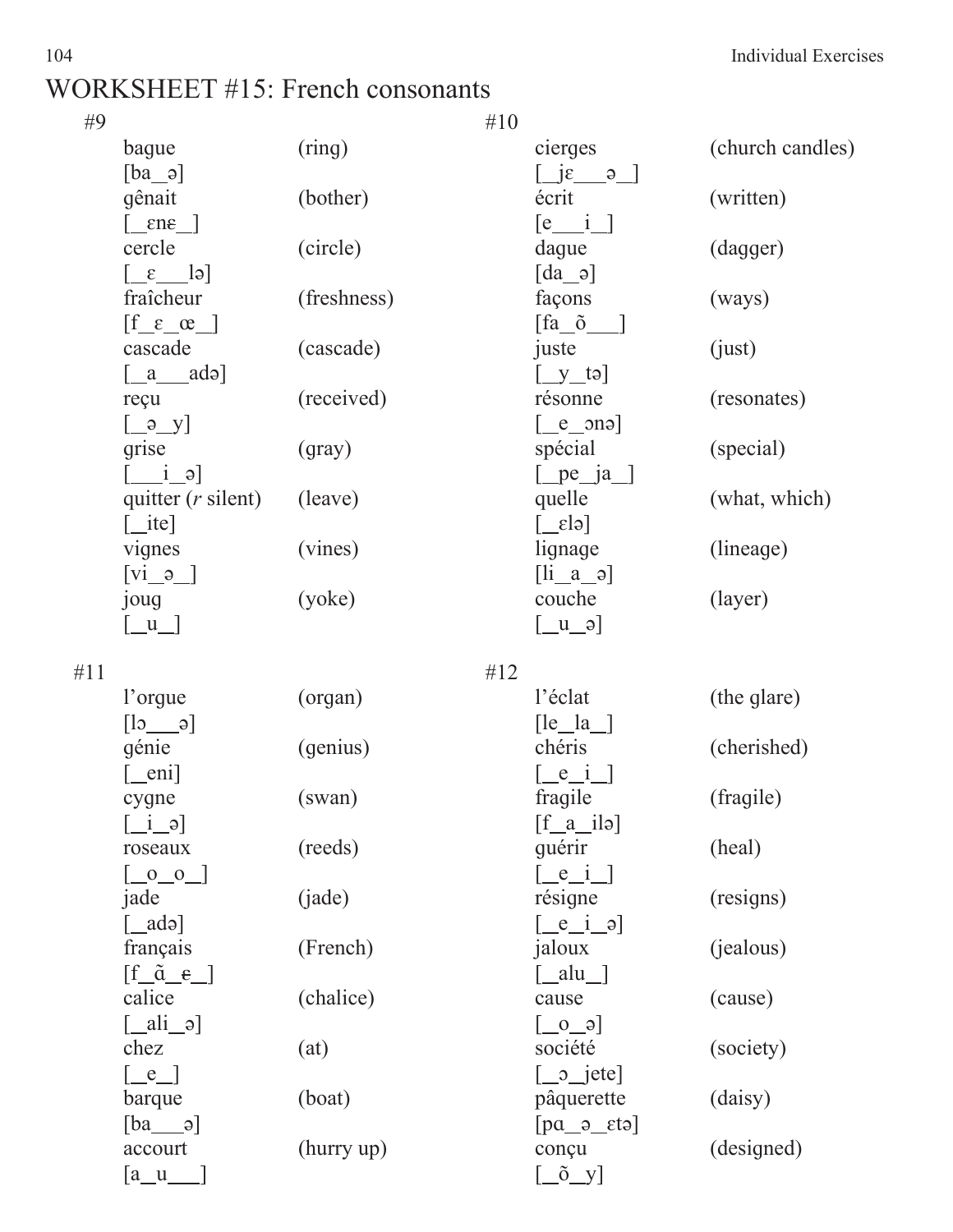# $UNIT 27.$

# Latin consonants *s, c, r,* and *g*

| <b>TOPIC</b>                    | <b>PAGE</b> |
|---------------------------------|-------------|
| Rules for transcription         | 174         |
| Application of rules            | 174         |
| Transcription within the phrase | 175         |
| Individual exercises            | 176         |
| Answer key                      |             |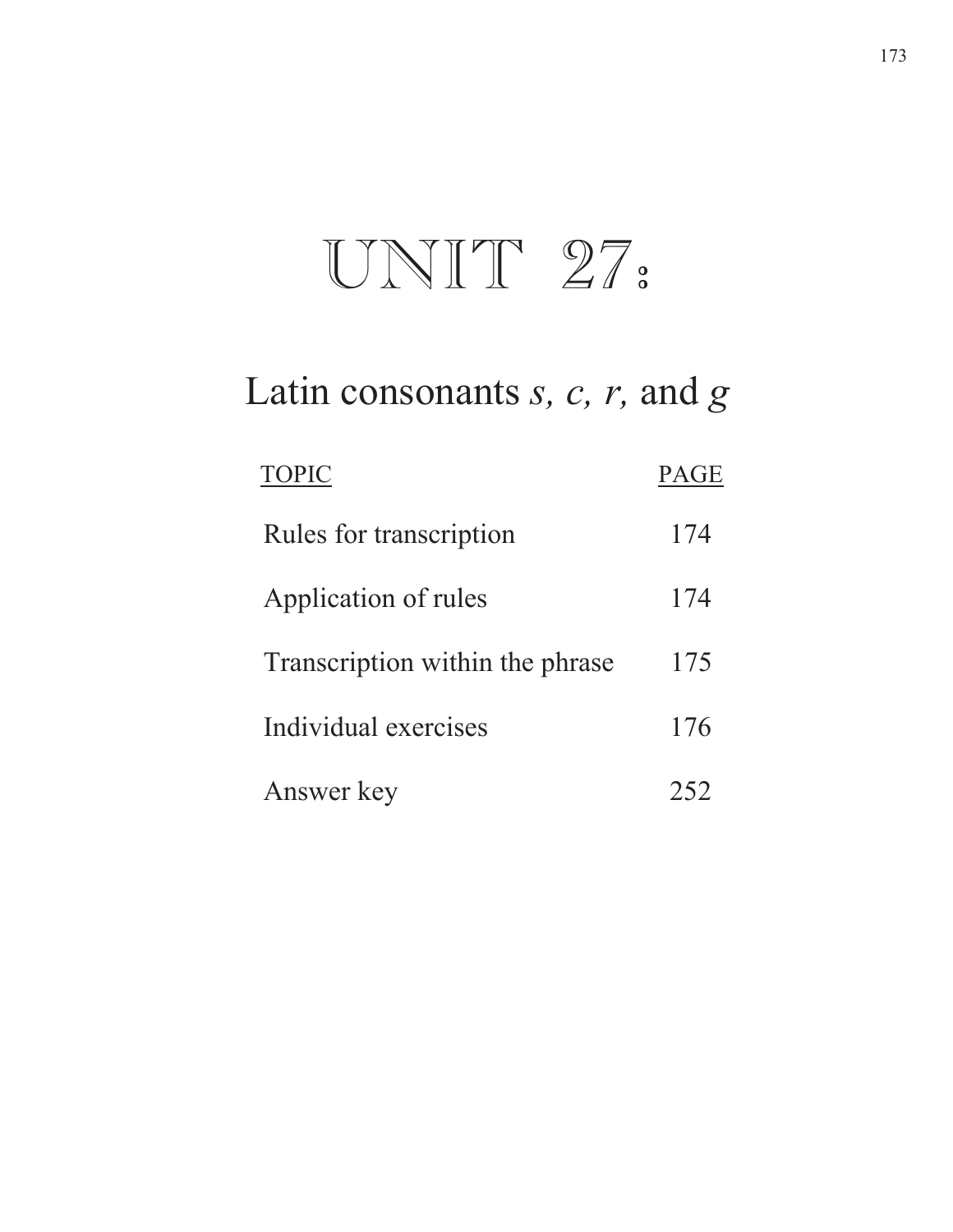## RULES FOR TRANSCRIPTION

## Latin consonants *s, c, r,* and *g*

| Spelling                                 | <b>IPA</b>                                        | Sample Words                                                                                       |
|------------------------------------------|---------------------------------------------------|----------------------------------------------------------------------------------------------------|
| c or $g + a$ , o, u, consonant, or final | k  q <br>Velar Plosive (Stop)                     | glorificamus [glorifi kamus] tunc [tunk]                                                           |
| $c$ + front vowel                        | Prepalatal Affricate                              | preces [' $pret$ [ $\epsilon s$ ] speciosa [ $sp$ $\epsilon$ - $t$ [ $i$ -' $\sigma$ - $z\alpha$ ] |
| $g$ + front vowel                        | dz<br>Prepalatal Affricate                        | agens $\lceil \cdot \text{adzenz} \rceil$                                                          |
| Initial $r$                              | r <br>Rolled r                                    | rubet ['rubet] recordor [rɛ'kɔrdɔr]                                                                |
| All other $r$                            | $\lfloor \frac{1}{\epsilon} \rfloor$<br>Flipped r | propter ['propter] terris ['terris]                                                                |
| Intervocalic s                           | Z <br><b>Dental Fricative</b>                     | visita ['vizita]                                                                                   |
| Voiced consonant $+$ final s             | Z                                                 | potens ['potenz]                                                                                   |
| All other $s$                            | S<br>Dental Fricative                             | solus ['solus] passionis [pas-si-'o-nis]                                                           |

## CLASSWORK #27: Latin consonants *s, c, r,* and *g*

| 1. accipite  | (take)        | $6.$ imago  | (image)       |
|--------------|---------------|-------------|---------------|
| 2. peccatis  | (sins)        | 7. cui      | (to which)    |
| 3. laboriose | (laboriously) | 8. gravitas | (seriousness) |
| 4. sapiens   | (wise)        | 9. incensum | (incense)     |
| 5. reus      | (defendant)   | 10. freqit  | (he broke)    |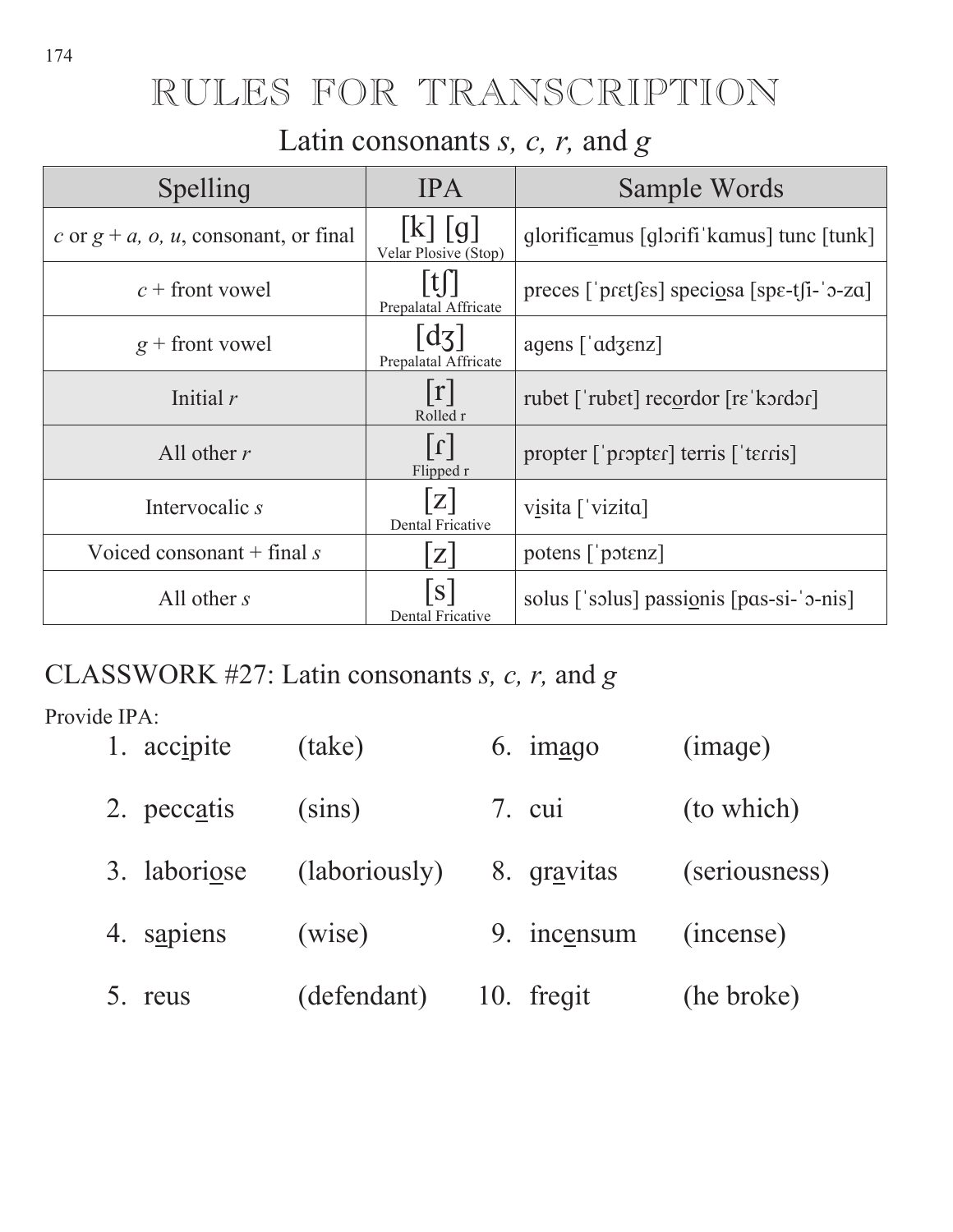178 Individual Exercises

## WORKSHEET #27: Latin consonants *s, c, r,* and *g*

| #9  |                |                    | #10 |              |                 |
|-----|----------------|--------------------|-----|--------------|-----------------|
|     | calicem        | (cup)              |     | cælis        | (heaven)        |
|     | navigo         | $(I \text{ sail})$ |     | inclyti      | (glorious)      |
|     | benedictum     | (blessed)          |     | peccatorum   | (sins)          |
|     | gladius        | (sword)            |     | manibus      | (hands)         |
|     | sæculorum      | (centuries)        |     | revelante    | (revealing)     |
|     | archangelo     | (archangel)        |     | degusto      | (I taste)       |
|     | robur          | (strength)         |     | ventosus     | (windy)         |
|     | propositum     | (design)           |     | genitum      | (generated)     |
|     | ditans         | (enriching)        |     | adulescens   | (young man)     |
| #11 |                |                    | #12 |              |                 |
|     | quærens        | (seeking)          |     | invisibilium | (unseen)        |
|     | <u>gaudium</u> | (ioy)              |     | dicere       | (to say)        |
|     | restituo       | (I restore)        |     | laganum      | (cake)          |
|     | custodiat      | (he guards)        |     | aureus       | (golden)        |
|     | angeli         | (angels)           |     | testamenti   | (testament)     |
|     | progressus     | (advance)          |     | canticum     | (song)          |
|     | amica          | (friend)           |     | nutrimens    | (nourishment)   |
|     | doloso         | (deceitful)        |     | repleamur    | (we are filled) |
|     | sacrificium    | (sacrifice)        |     | evangelium   | (news)          |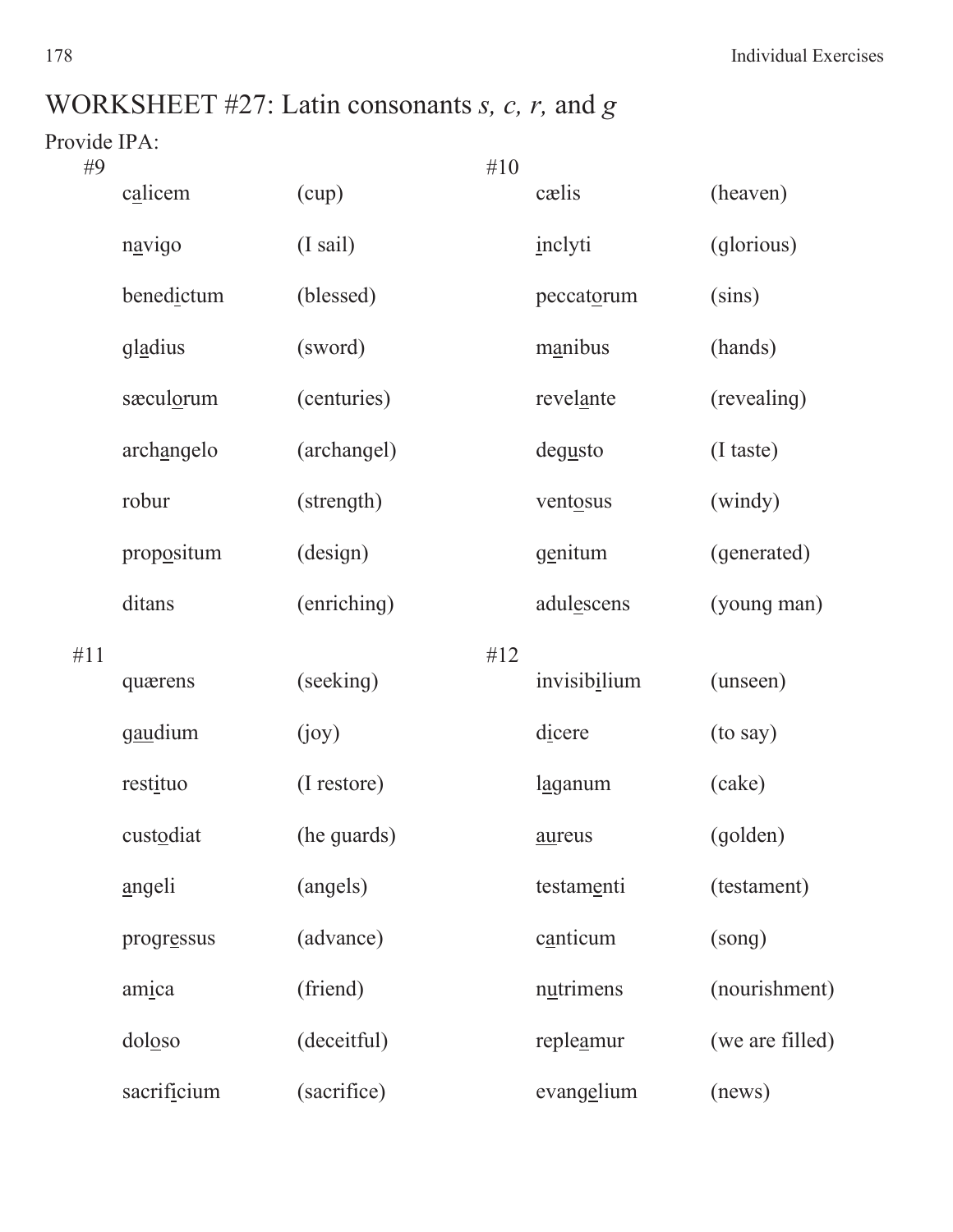# BIBLIOGRAPHY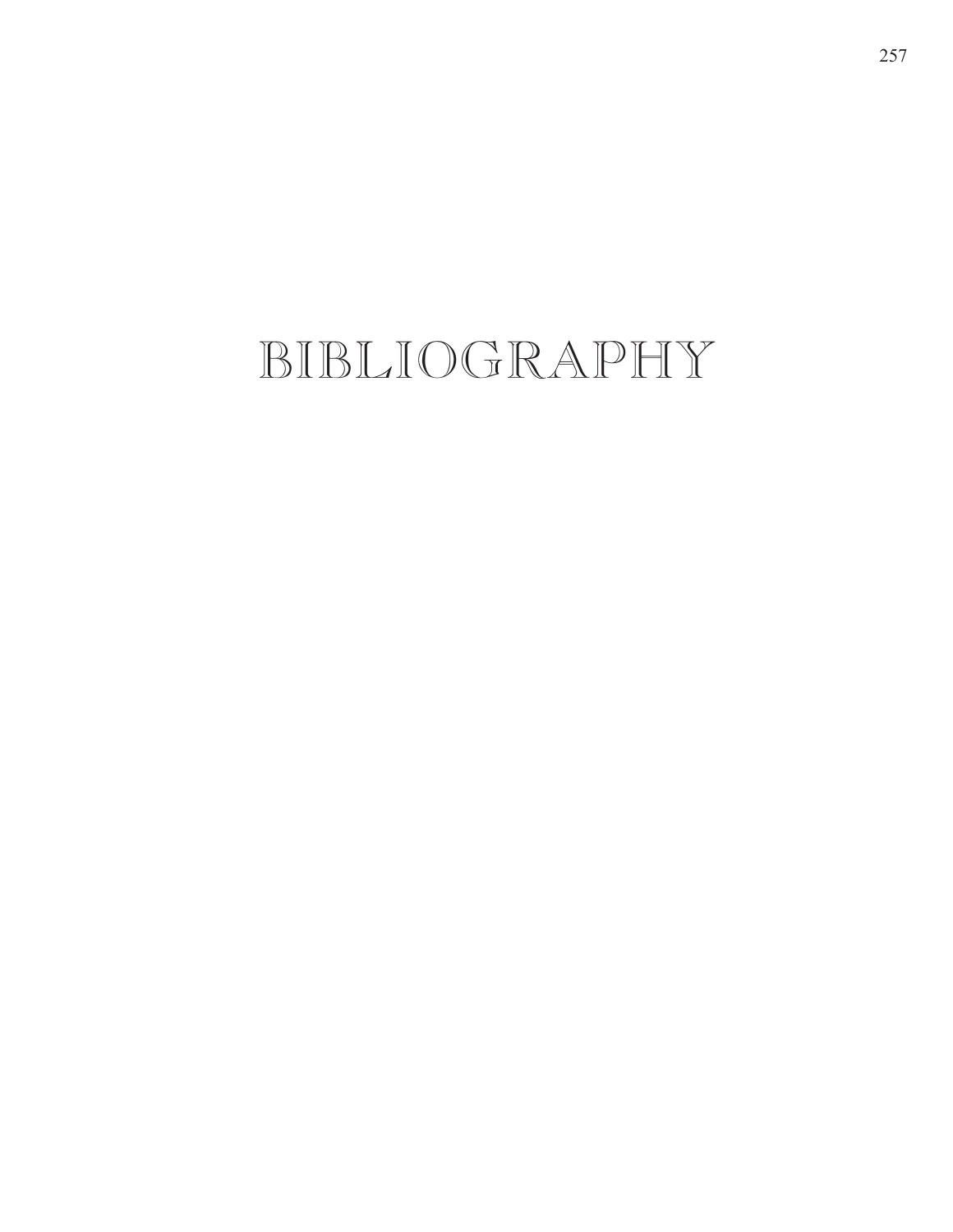#### ITALIAN BIBLIOGRAPHY

Colorni, Evelina. *Singer's Italian*. New York: G. Schirmer, 1970. Dizionario d'Ortografia e di Pronuncia. B. Migliorini, C. Tagliavini, and P. Fiorelli. Torino: ERI/Edizioni RAI, 1981. *Garzanti italiano / [progettazione e coordinamento generale: Pasquale Stoppelli].* CD-ROM. Milano: Garzanti Linquistica, 2003. *Il Nuovo Zingarelli: Vocabolario della Lingua Italiana di Nicola Zingarelli.*  11th Edition; general revision by Miro Dogliotti and Luigi Rosiello.

Milano: Zanichelli, 1983.

#### GERMAN BIBLIOGRAPHY

Adams, David. *A Handbook of Diction for Singers.* New York: Oxford University Press, 1999. Adler, Kurt. *Phonetics and Diction in Singing.* Minneapolis: University of Minnesota Press, 1967. Langenscheidt's Wörterbuch. Deutsch-English English-Deutsch, New York: Simon & Schuster Inc., 1993. Moriarty, John. *Diction.* Boston: Schirmer Music Co., 1975. Odom, William and Benno Schollum. *German for Singers*. Belmont, CA: Thomas Learning, 1997. Siebs, Theodor. *Deutsche Hochsprache.* Berlin: Walter De Gruyter & Co., 1969.

#### FRENCH BIBLIOGRAPHY

Bernac, Pierre. *The Interpretation of French Song* Praeger Publishers, New York 1970. Davis, Eileen. *Sing French* Éclairé Press, Columbus, Ohio, 2003 Du Mont, Francis M. *French Grammar* Barnes and Noble, Inc., New York 1960. Girard, Denis. *Cassell's French Dictionary* Macmillan Publishing Co., New York 1981. Grubb, Thomas. *Singing in French* Schirmer Books, New York 1979. Janes, Michael, Dora Latiri-Carpenter, and Edwin Carpenter, eds. *Oxford French Dictionary & Grammar* Oxford University Press, Oxford 2001. Nitze, William, and Ernest Wilkins. *A Handbook of French Phonetics*  Holt, Rinehart and Winston, Inc., New York 1961. Robert, Paul. *Le petit Robert [electronic resource]: de la langue française Nouvelle édition, Vivendi Universal Interactive Publishing, France* 2001.